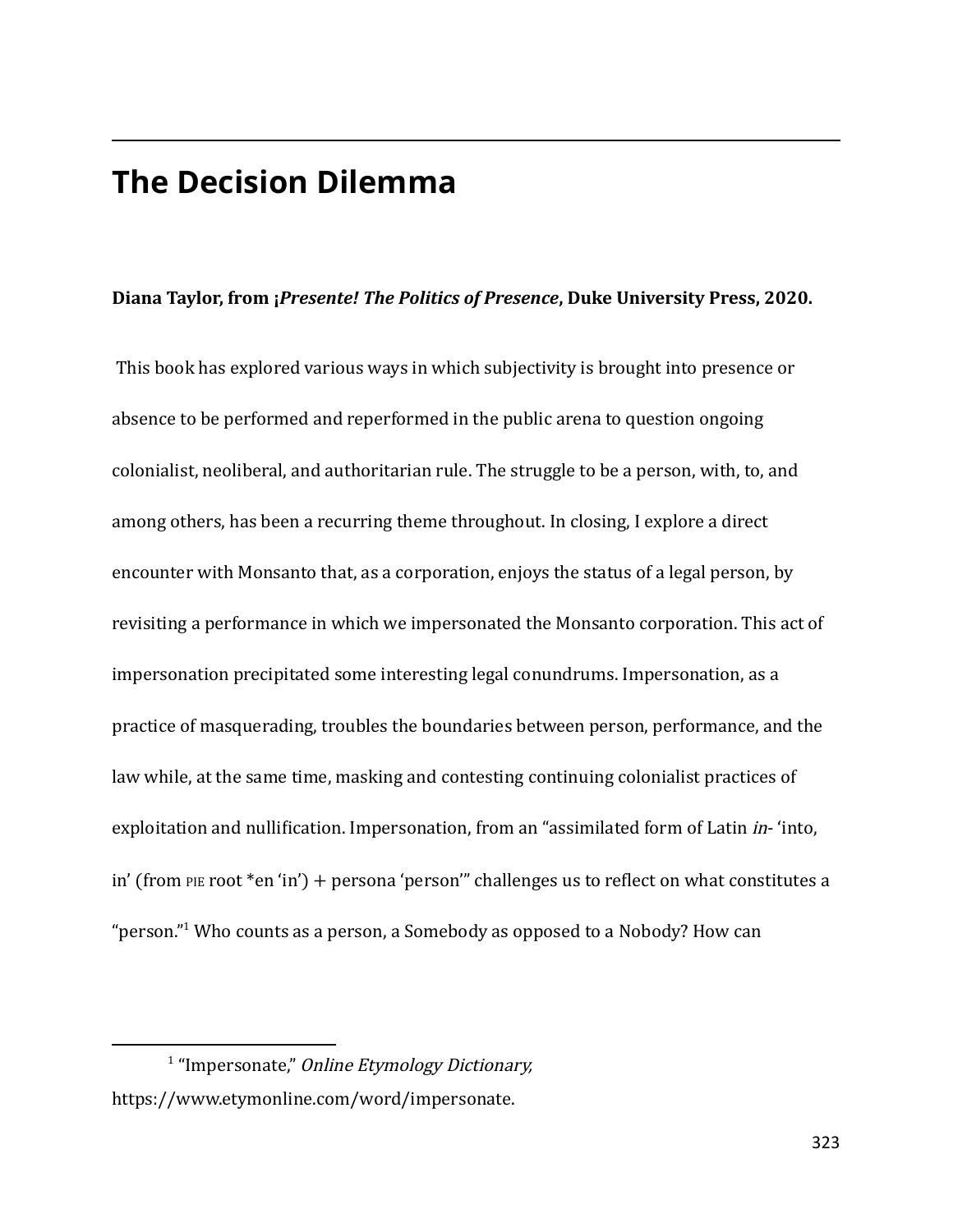individuals refuse, contest, and be presentes in relation to the corporation as a person with legal standing and rights?

Impersonation, pretending to be someone else, originally meant "represent in bodily form" in the 1620s.<sup>2</sup> It comes with rules and repercussions. While it may be fine to pretend to be a police officer onstage, it's against the law to do so in real life. Impersonation encompasses both theatrical and fraudulent behaviors—everything from actors to con men to criminal acts. Performance and theater, by definition, enact identities, critical positions, situations, and emotions that do not coincide with the actor's. Not me, but not necessarily not not me. "There is a gap at the heart of the mimetic continuity," as Jacques Rancière put it.<sup>3</sup> Audiences recognize and participate in the gap, the as-ifness, or the deception. As Coleridge put it, people willingly participate in the "suspension of disbelief" when the story is infused with "human interest and a semblance of truth." <sup>4</sup> The law, however, has trouble with semblance and is often based on agreements, defined as "a meeting of minds with the understanding and acceptance of reciprocal legal rights and duties as to particular actions or obligations, which the parties intend to exchange; a mutual assent to do or refrain from

<sup>&</sup>lt;sup>2</sup> "Impersonate," Online Etymology Dictionary.

<sup>&</sup>lt;sup>3</sup> Jacques Rancière, "Aesthetic Separation, Aesthetic Continuity," in The Emancipated Spectator (London: Verso, 2009), 62.

<sup>4</sup> Samuel Taylor Coleridge, *The Collected Works of* Samuel Taylor *Coleridge: Biographia Literaria* (Princeton, NJ: Princeton University Press, 1983), chapter 14.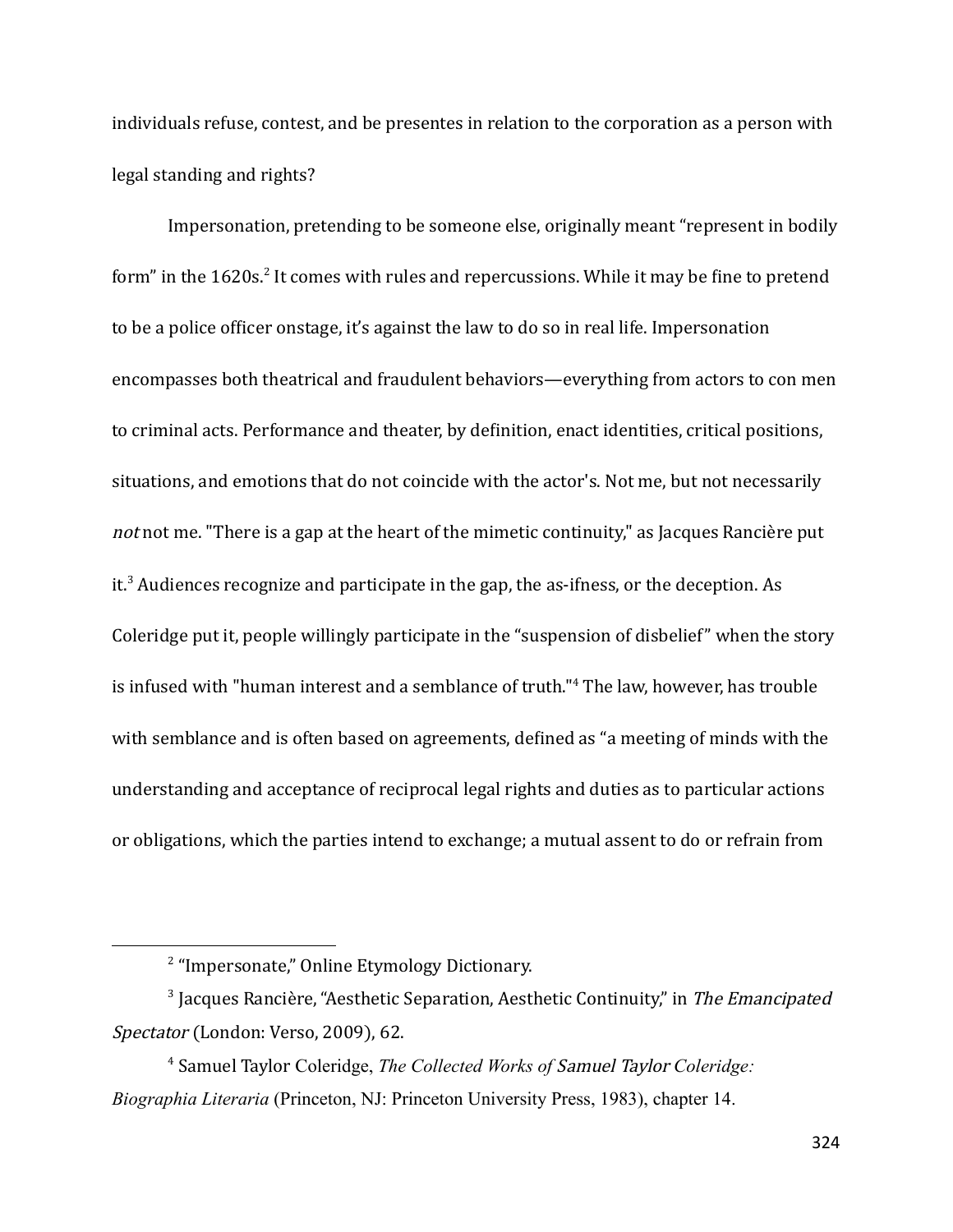doing something; a contract."<sup>5</sup> However, terms such as "meeting of minds" and "intent" and "assent" might well be fictions suggesting that people ("parties" in legalese) clearly understand what they are agreeing to.<sup>6</sup> What do impersonations intend to do? What do people assent to when participating in them? Some of the most effective political performances in the twentieth and twenty-first centuries (to focus on more contemporary examples) risk legal censure to mine the delightfully slippery terrain of impersonation.

Orson Welles's 1938 radio broadcast, "War of the Worlds," for example, terrified his audience. He pretended to be a newscaster giving live bulletins about an invasion from Mars. He found it shocking, he said afterward, that listeners would believe in Martians.<sup>7</sup> Should there be a law, a critic asked him, against such enactments? And what would that legislation be? Sophie Calle, a French artist, dressed up in a wig and stalked a stranger, photographing even the most banal aspects of his existence (Suite Venitienne, 1980). In 1981, she pretended to be a maid to enter hotel rooms and photograph strangers'

<sup>5</sup> "Legal dictionary," The Free Dictionary,

http://legal-dictionary.thefreedictionary.com/agreement.

 $6$  Clearly some attempts at definition are coming from the legal system, such as the "Definitions; generally" section of the U.S. Code 21/321 (Legal Information Institute, Cornell Law School, https://www.law.cornell.edu/uscode/text/21/321). Nonetheless, many terms, such as "hate speech" and "crimes," remain elusive.

<sup>7</sup> Welles apologized for the "War of the Worlds" broadcast. CriticalPast, "George Orson Welles Apologizes for His Broadcast of the War of the Worlds: HD Stock Footage," YouTube, May 30, 2014, https://www.youtube.com/watch?v=IfBdm5MItew.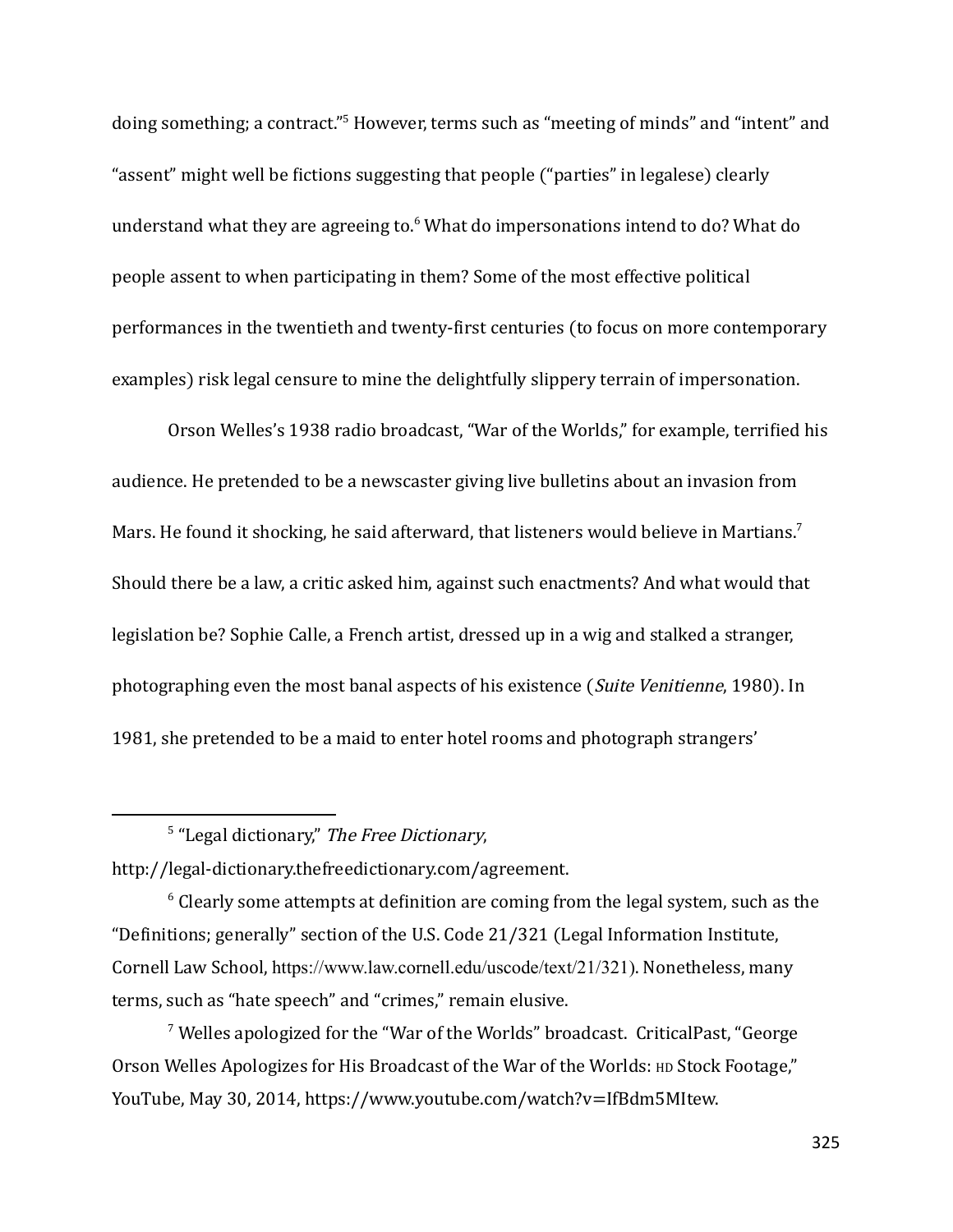belongings. At least one of her subjects sued her for invasion of privacy.<sup>8</sup> Reverend Billy of the Church of Stop Shopping has been arrested repeatedly throughout the U.S. for reciting the First Amendment and exorcising cash registers. Reverend Billy, aka Bill Talen, is an actor pretending to be an evangelical preacher to take on corporate interests.

What's at stake in these performances that makes some want to impose legal controls and punishments on them? Is their intent to deceive or harm their subjects or their audiences? Or do these artists intend to make visible deep-seated assumptions (about national paranoia, privacy, and savage capitalism) that go unexamined? Do we agree on what the artist intended to achieve? Who is the authority? Does "freedom of speech" outweigh accusations against "false," even malicious, speech?<sup>9</sup> Who gets to decide? The judge? The art world? A legal definition of "agreement" as "specify[ing] the minimum acceptable standard of performance" only further complicates the issue.<sup>10</sup> It's a genuine challenge to define performance. $11$ 

<sup>&</sup>lt;sup>89</sup> "Sophie Calle's 'The Address Book,' an Excerpt," New Yorker, October 8, 2012, http://www.newyorker.com/books/page-turner/sophie-calles-the-address-book-an-excer pt.

<sup>&</sup>lt;sup>9</sup> See "Libel," Legal Information Institute, Cornell Law School, https://www.law.cornell.edu/wex/libel.

<sup>&</sup>lt;sup>10</sup> "Agreement," Business Dictionary, http://www.businessdictionary.com/definition/agreement.html.

 $11$  I outline the many challenges of defining performance in Diana Taylor, Performance (Durham, NC: Duke University Press, 2016).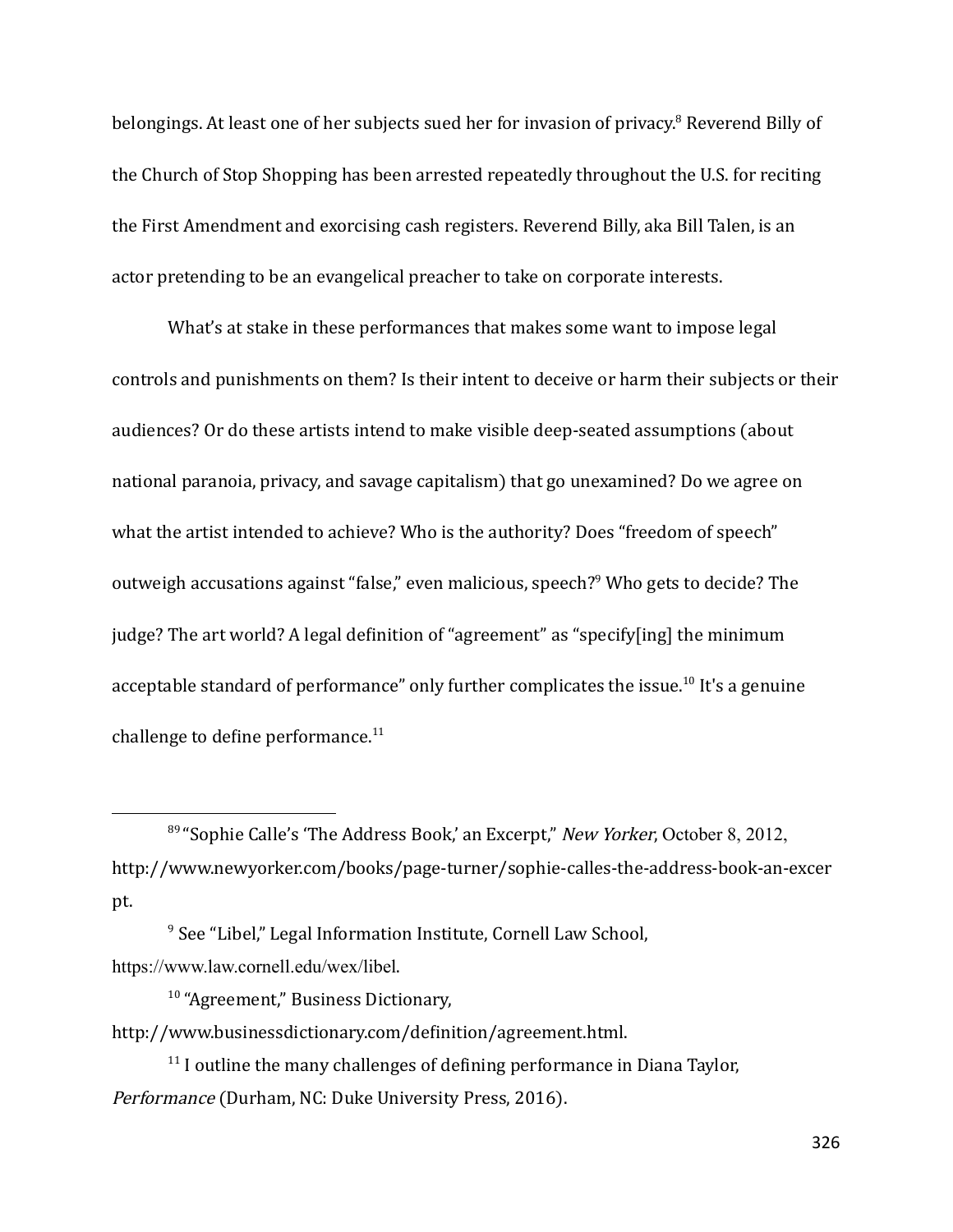The usual definitions of impersonation cite the intention to deceive, to profit, or to harm behind the act that makes it a criminal offense. The issue is actually not that straightforward. Theater aims to deceive and reaps financial benefits at the box office from doing so. People going to the theater, however, know they will be deceived; they participate in and enjoy the deception. Yet certain performances might well start before the audience realizes it. A Chicano director, Daniel Martinez, staged his play in an old theater in a run-down part of downtown Los Angeles. The well-off theatergoing audience had to stand in line in front of the people who lived on the streets. The homeless folks looked at the audience with great curiosity. The theatergoers did not know that the performance was (about) them until they walked inside the theater and saw projections of audience members coming in from the street and from the lobby.<sup>12</sup> The Brazilian theater director Augusto Boal developed "invisible theatre."<sup>13</sup> Two actors, pretending to be ordinary citizens, stood at a bus stop and started an argument about the ongoing war. Was war justifiable? Soon a group of people started to congregate and join in the argument.

So when is impersonation unlawful? According to an online legal dictionary<sup>14</sup>, impersonation is by definition a crime: "The crime of false impersonation is defined by

<sup>&</sup>lt;sup>12</sup> See Maria Teresa Marrero, "Public Art, Performance Art, and the Politics of Site," in Negotiating Performance: Gender, Sexuality, and Theatricality in Latin/o America, ed. Diana Taylor and Juan Villegas (Durham, NC: Duke University Press, 1994), 111.

 $14$  Au: Would it be better to consult a more standard legal dictionary?  $13$  Augusto Boal, *Theatre of the Oppressed*, trans. Charles A. McBride and Maria-Odilia Leal McBride (New York: Theatre Communications Group, 1985), 144.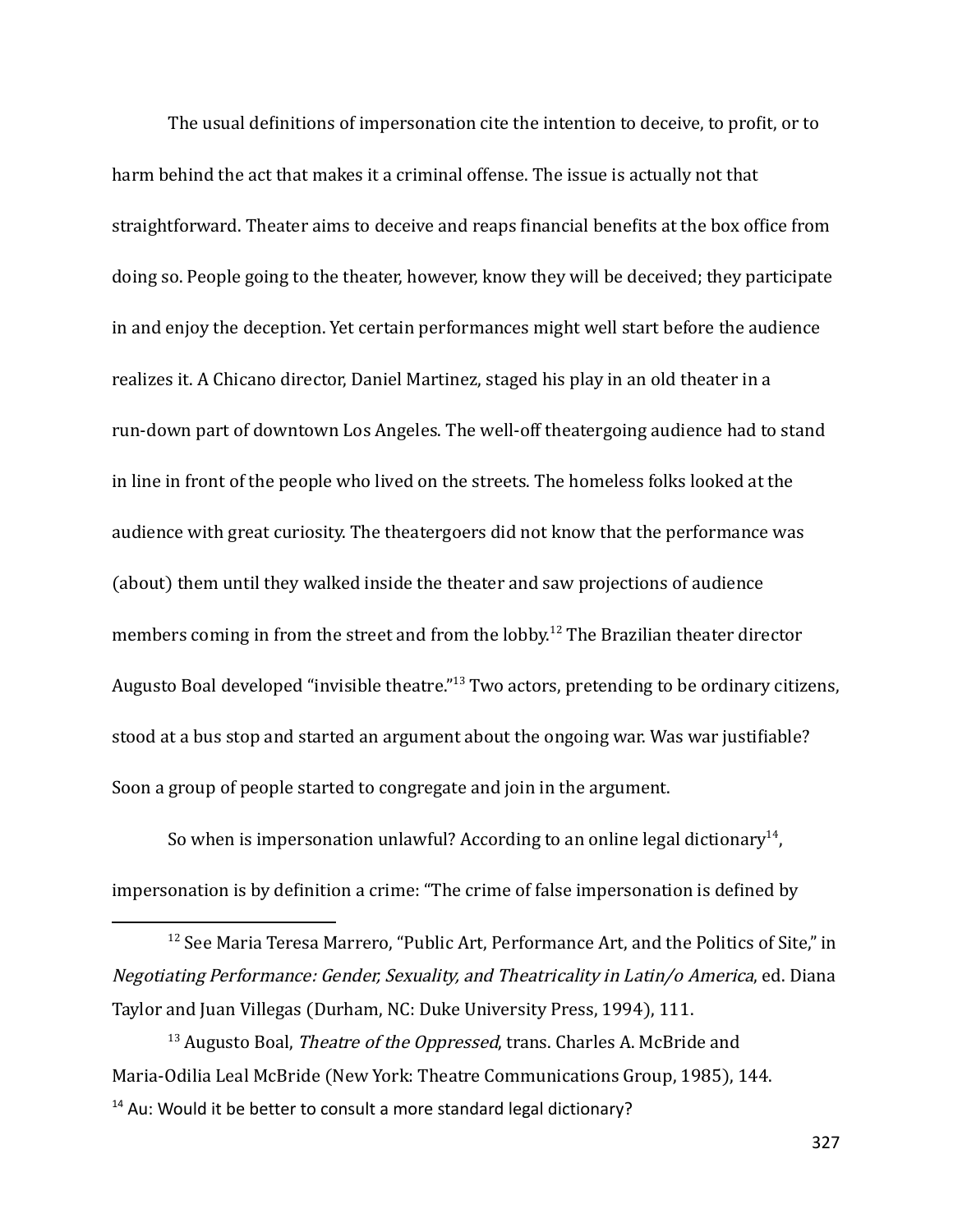federal statutes and by state statutes that differ from jurisdiction to jurisdiction." 15 Is there "true" impersonation? The tautological definition again reflects the lack of agreement on what impersonation means. Impersonation is always false, if by "false" we mean the pretend nature of taking on a persona or role that does not coincide with the actor's own. Yet the definition confuses impersonation with fraud, as if every act of impersonation were fraudulent. Under federal law (18 US Code 912), someone who pretends to act as a U.S. officer or employee "as such, or in such pretended character demands or obtains any money, paper, document, or thing of value, shall be fined under this title or imprisoned not more than three years, or both." <sup>16</sup> Under the New York penal code, 190.25, criminal impersonation applies to those impersonating police officers or physicians, while subsections 1 and 2 classify as a misdemeanor an act whereby a person "pretends to be a representative of some person or organization and does an act in such pretended capacity with intent to obtain a benefit or to injure or defraud another."<sup>17</sup> What about a political performance that parodies a corporate website?

http://legal-dictionary.thefreedictionary.com/Impersonation.

<sup>&</sup>lt;sup>15</sup> "Impersonation," Free Dictionary,

<sup>16</sup> June 25, 1948, ch. 645, 62 Stat. 742; Pub. L. 103-322, title XXXIII, § 330016(1)(H), September 13, 1994, 108 Stat. 2147, https://www.law.cornell.edu/uscode/text/18/912.

<sup>&</sup>lt;sup>17</sup> "New York Consolidated Laws, Penal Law, PEN § 190.25 Criminal Impersonation in the Second Degree," FindLaw,

http://codes.lp.findlaw.com/nycode/PEN/THREE/K/190/190.25#sthash.3YcoLANi.dpuf.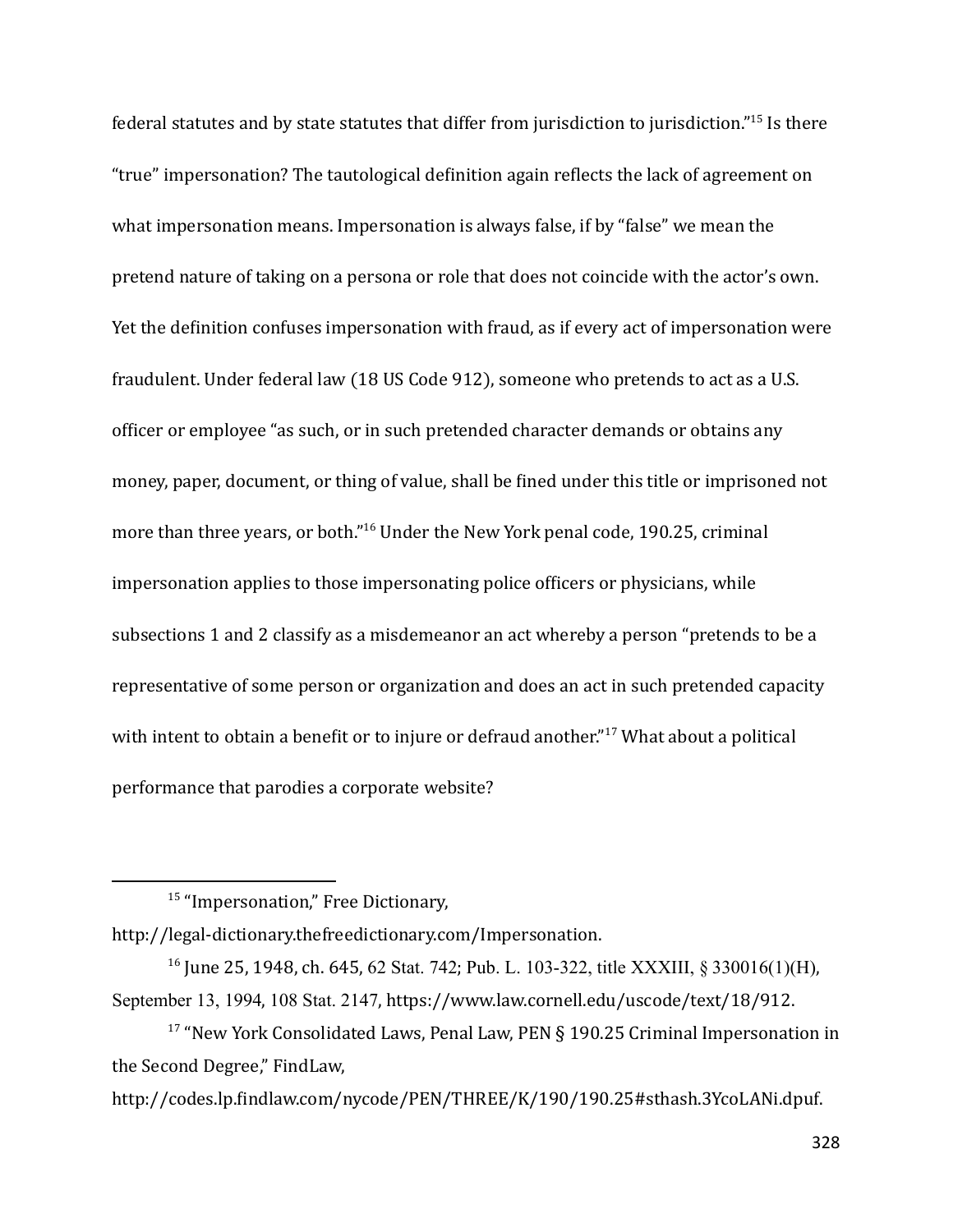So back to the Monsanto incident, which allows me to examine the ambiguity inherent in person, persona, impersonation, and what it means to be ¡presente! by impersonating and trying to unmask a corporation.

Etymologically linked to corporare, Latin for "embody," the word "corporation" came to refer to a "legally authorized entity" in the  $1620s$ .<sup>18</sup> Corporations, thus, came into presence as having "bodies." They have been considered persons for a long time, expanding the temporal frame of what we normally understand as durational performance.<sup>19</sup> "In every common-sense, everyday way, a corporation is not a person. Corporations don't date, don't have families, don't go catch a movie on Friday night. They also don't go to jail when they do something criminal. But in the eyes of the law, corporations enjoy many of the same rights—including free speech and religious expression—and protections afforded to individuals."<sup>20</sup> In an 1892 case, it was established that "since a corporation has no soul, it cannot have actual wicked intent . . . and in 1909, the Supreme Court found it 'true that there are some crimes which, in their nature, cannot be committed by corporations." $^{21}$ 

http://www.etymonline.com/index.php?term=corporation.

<sup>21</sup> Cox, "How Corporations Got the Same Rights."

<sup>&</sup>lt;sup>18</sup> "Corporation," Online Etymology Dictionary,

<sup>&</sup>lt;sup>19</sup> Thanks to David Shorter for this observation.

 $20$  Kate Cox, "How Corporations Got the Same Rights as People (but Don't Ever Go to Jail)," Consumerist, September12, 2014,

https://consumerist.com/2014/09/12/how-corporations-got-the-same-rights-as-people-b ut-dont-ever-go-to-jail/.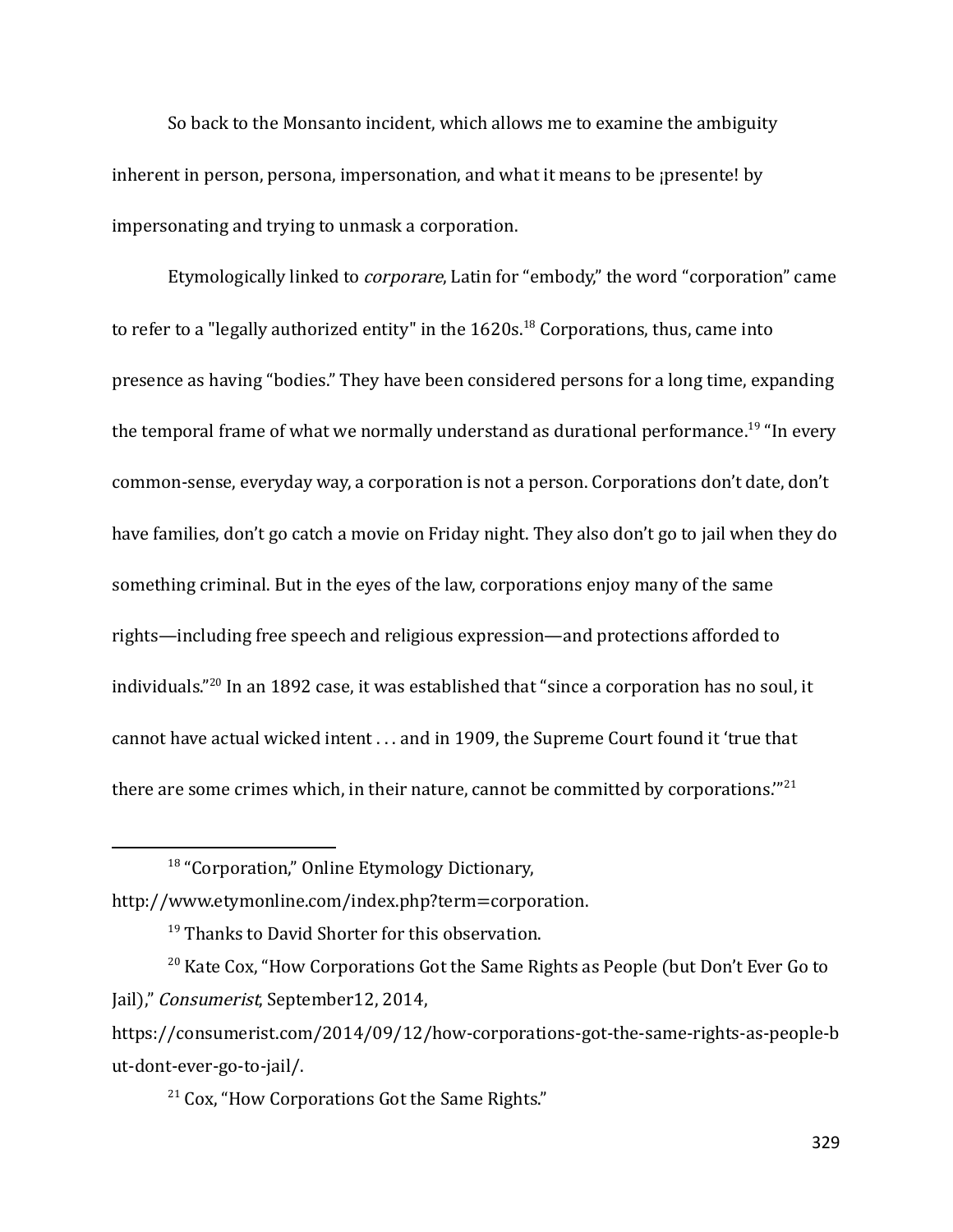We're back to the "impossibility defense" that I mentioned in an earlier chapter: "a defendant is accused of a criminal attempt that failed only because the crime was factually or legally impossible to commit."<sup>22</sup> Corporations, it seems, have all of the rights and none of the liabilities of persons. Pretending to be that body or person, as I discovered, can have adverse effects. Here, then, I examine the ways in which impersonation led to conundrums about which kinds of impersonation are naturalized, which are found to trouble the limits of the law, and which kinds of political subjectivities they bring into presence.

Over the years, the Hemispheric Institute has offered a number of courses called Art and Resistance in Chiapas, Mexico, as mentioned earlier in this work. Hemi, housed at New York University, offers graduate-level courses through the department of performance studies, where I teach, and accepts students from NYU and from universities throughout the Americas. In 2013, as usual, the goal was to create an immersive, multilingual environment in which collaborative learning could take place through doing as well as through traditional text- and discussion-based seminars. In addition to researching the topic of resistance as a series of acts—from armed resistance to civil disobedience, revolt, refusal, protest, foot-dragging, and so on—we always offer a workshop that ends in a public performance directed by Jesusa Rodríguez.

 $22$  Richard M. Bonnie, Anne M. Coughlin, John C. Jefferies Jr., and Peter W. Low, Criminal Law (Westbury, NY: Foundation Press, 1997), 251. "Impossibility Defense," Wikipedia, https://en.wikipedia.org/wiki/Impossibility defense. I discuss this defense in chapter 6.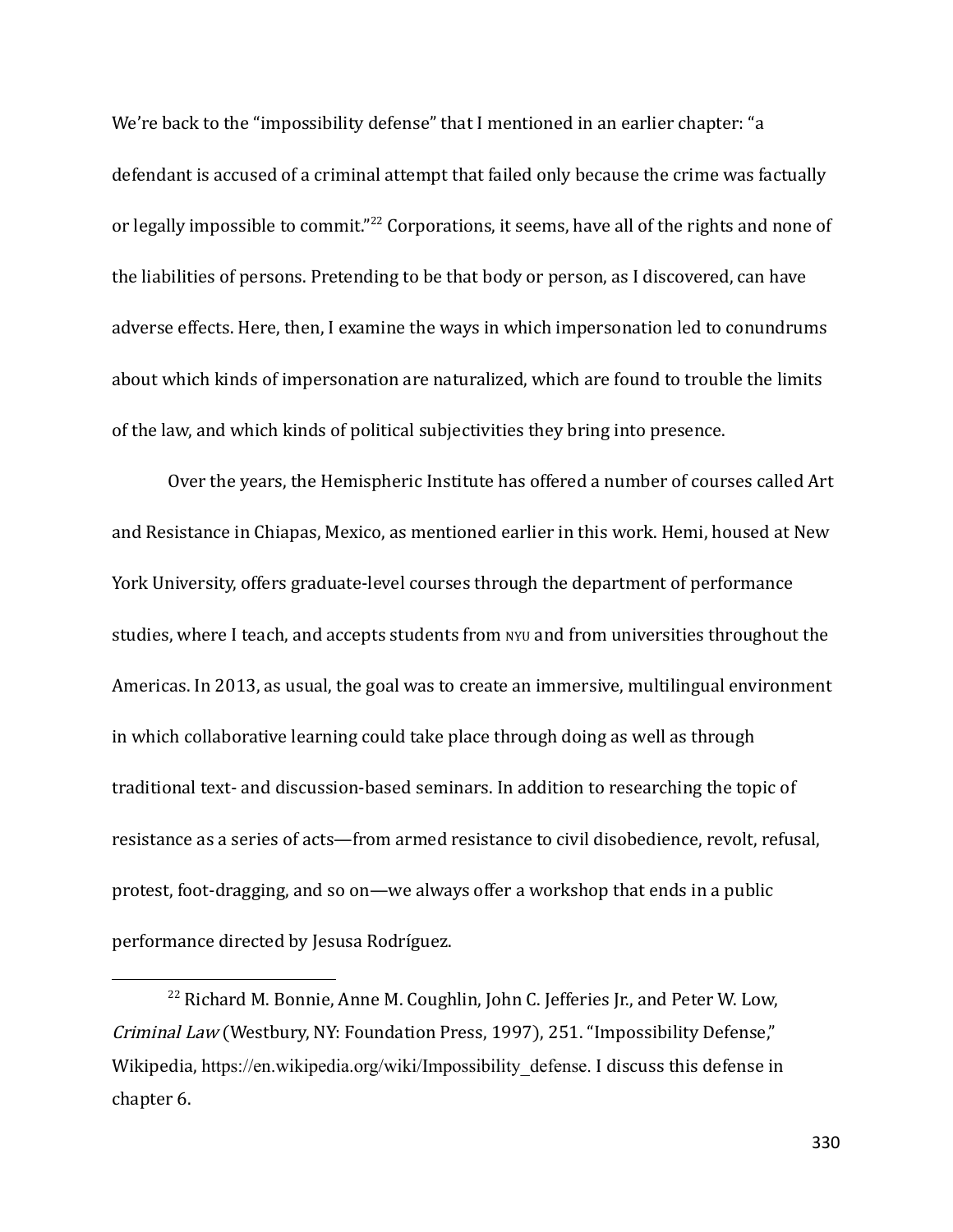This was the third time Rodríguez and I had taught the course, although we always changed the topic. That year we focused on the health, social, and economic problems caused by genetically modified  $(GM)$  corn. Monsanto had asked permission from  $SAGARPA$ , the Mexican Secretariat of Agriculture, to plant GM corn commercially in Mexico. They had planted it experimentally since 2009. Although Mexico's National Biosecurity Commission had issued a moratorium on planting GM corn in 1998, President Felipe Calderón lifted it in 2009 after a personal meeting with Monsanto.<sup>23</sup> Activists throughout Mexico were mobilized to intervene against further invasion of GM corn. Genetically modified organisms (GMOs), they agree, impoverish local farmers and can pose health dangers. They threaten the diversity of the crop, the environment, and the cultures that developed in connection to agricultural practices. Monsanto, like other corporations, funds scholars to contest the evidence against them. Its goal is not to prove that GMOS are safe or beneficial to society, but to create enough doubt in people's minds so that safety and economic issues become a matter of opinion rather than fact.<sup>24</sup> Mesoamericans have been developing corn for the past

 $24$  See the pro-GMO report by Graham Brookes and Peter Barfoot, "GM Crops: Global Social-economic and Environmental Impacts, 1996–2011" (Dorchester: PG Economics, 2013), which acknowledges that the study was partially funded by Monsanto. There are many more, but it's important to note as Jill Richardson does that Monsanto funds research, endows chairs, and interferes with research at top universities in the U.S. ("Stanford's 'Spin' on Organics Allegedly Tainted by Biotechnology Funding," Cornucopia Institute, September 12, 2012,

<sup>&</sup>lt;sup>23</sup> "Restrictions on Genetically Modified Organisms: Mexico," Library of Congress, June 9, 2015, http://www.loc.gov/law/help/restrictions-on-gmos/mexico.php.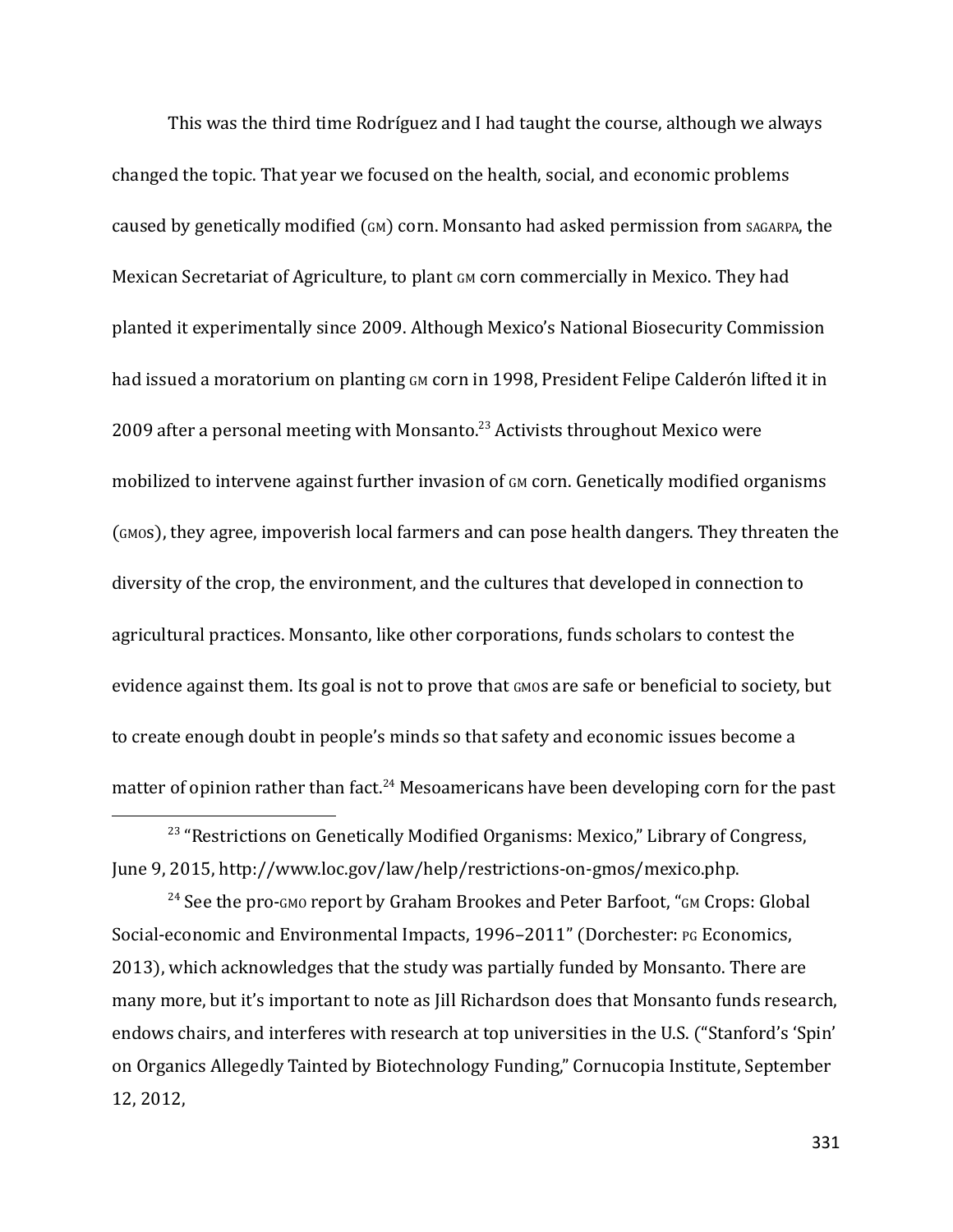ten thousand years. They think of themselves, by extension, as the people of corn. Hundreds of countries have condemned planting GM crops and understand them as especially threatening to countries of origin, those places where the crops were first grown and developed.<sup>25</sup>

In July 2013, as usual, the thirty-five participants from throughout the Americas (and beyond) staged a wonderful street performance of the People of Corn combating big bad Monsanto. As is typical of both theatrical and legal fictions, the mammoth agricultural http://www.cornucopia.org/2012/09/stanfords-spin-on-organics-allegedly-tainted-by-biotechnolo gy-funding/). This funding of U.S. universities is common practice, as is the revolving door policy whereby officials from corporations serve as administrators at universities and vice versa. Naomi Oreskes and Erik M. Conway, in Merchants of Doubt (New York: Bloomsbury, 2010), explain how the tobacco industry kept regulation at bay, and customers hooked, long after it was known that smoking causes cancers by hiring scientists to muddy the picture by producing doubt. The same, Oreskes says, has been done by Exxon in the climate debate catastrophe: Naomi Oreskes, "Exxon's Climate Concealment," New York Times, October 10, 2015, A21. The same has happened with other industries.

 $25$  Convention on Biological Diversity: "adopted in 1992, the 190 ratifying countries agreed on the importance of establishing adequate safety measures for the environment and human health to address the possible risks posed by GMOS (genetically modified organisms). Intense negotiations started in 1995 and resulted in the adoption of the final text of the Cartagena Protocol on Biosafety (thereafter referred to as the Biosafety Protocol or BSP) in 2000."

http://www.google.com.mx/url?sa=t&rct=j&q=&esrc=s&source=web&cd=1&ved=0CCY QFjAA&url=http%3A%2F%2Fwww.greenpeace.org%2Finternational%2FPageFiles%2F24 242%2FGeneralbackgrounderMOP.doc&ei=jjThUtniKvfLsASF-4CIDQ&usg=AFQjCNHlDqZE \_Lqbhy9j1sGF6ZQX1Rzbgg&sig2=Cr\_S16Zs8FE3TqQ0TtPZ7A&bvm=bv.59568121,d.cWc (accessed January 15, 2014).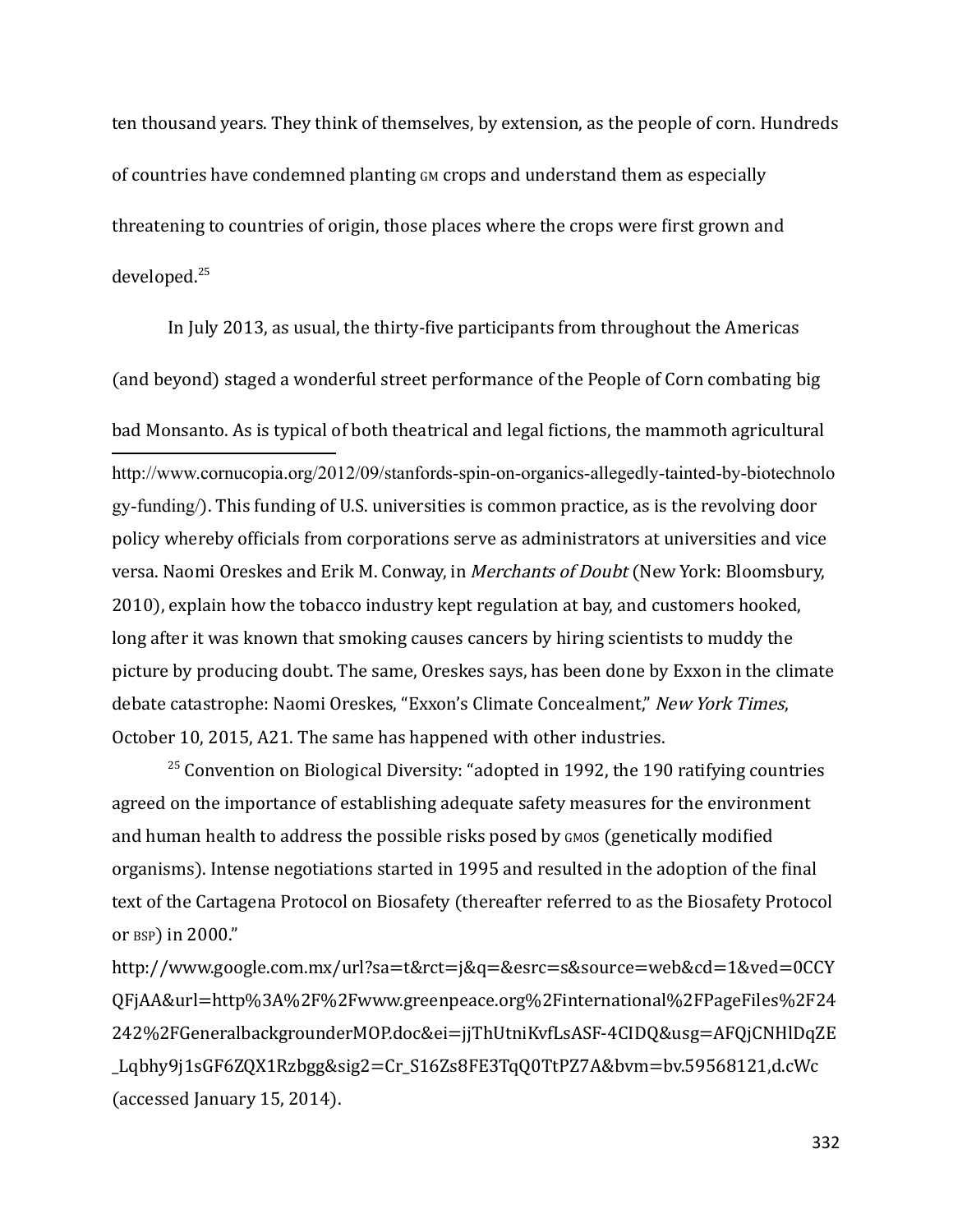complex was reduced to one representable character, Monsanto. For us, Monsanto wore a tuxedo, a top hat, and a pig's face. On his arm, a glorious drag performer dressed in a variation of the national flag pranced around as the adoring Motherland, eager to pick up the pennies that fell from Monsanto's wallet.

## $\langle$ Fig 9.1 here $>$

The performer could not wear the actual flag, as that is against the law in Mexico. The People of Corn, covered in body paint, sang and danced to the God of Corn. The performance moved toward the Plaza de la Paz in front of the cathedral, gathering more spectators as it moved along. The performance ended there with a public volleyball game between Monsanto's evildoers and the People of Corn. Everyone was invited to participate on either side, though almost everyone took the side of the People of Corn. A young Mayan girl threw the ball that defeated the Monsanto team, to great applause and shouts of joy. The group carried the beaming girl on their shoulders in triumph.

## $\langle$ Fig 9.2 & fig 9.3 here $>$

In 2013, as in previous years, we invited artists, scholars, and activists to participate in the course. Lorie Novak, a photographer and professor of photography and imaging at NYU, joined us for the second time. Jacques Servin of the Yes Men, who was a visiting professor in performance studies, also participated. Andy Bichlbaum (Jacques Servin) and Mike Bonanno (Igor Vamos) are the Yes Men, artivists who parody powerful corporate leaders and spokesmen through what they call "identity correction," that is, "impersonating

333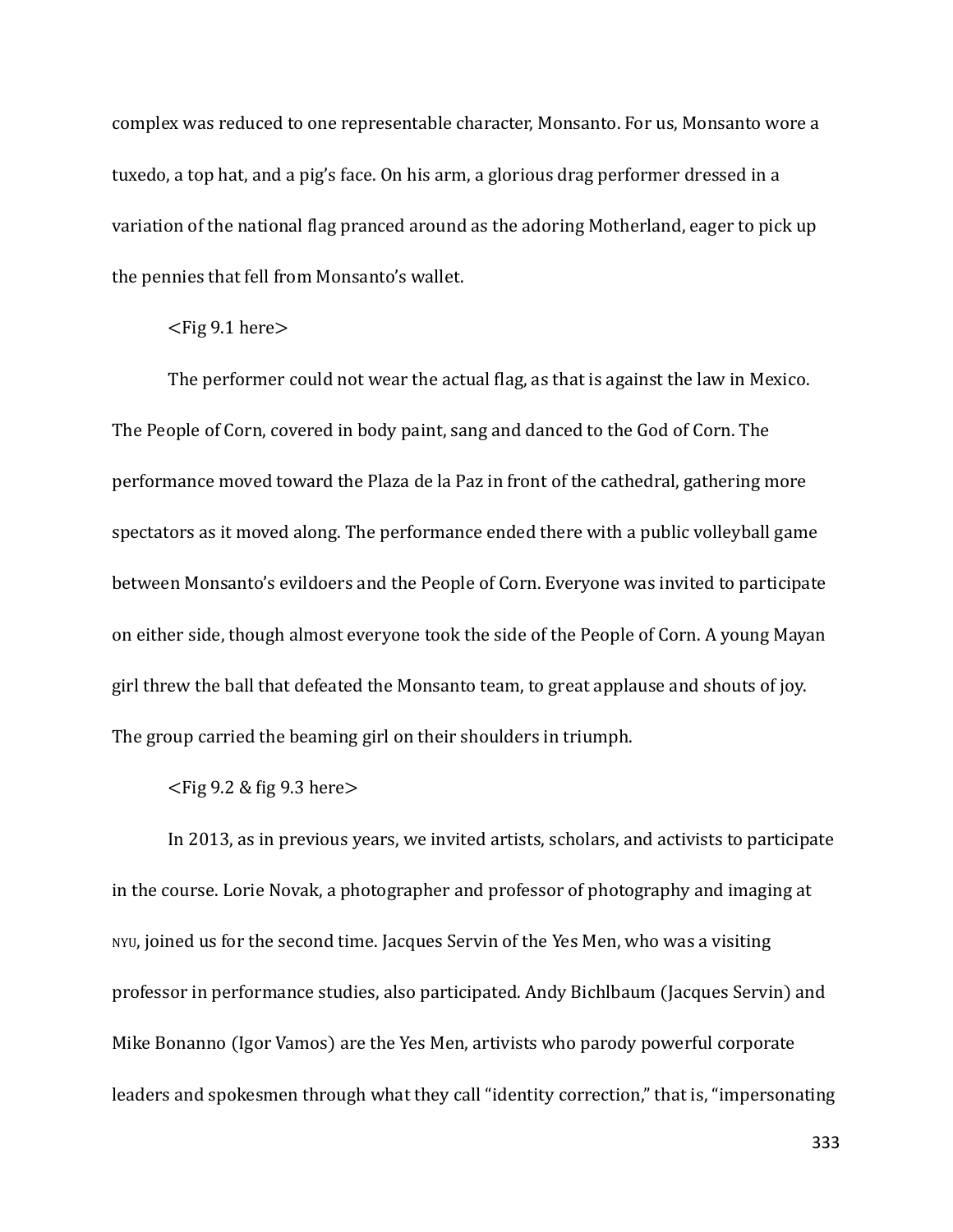big-time criminals in order to publicly humiliate them, and otherwise giving journalists excuses to cover important issues."<sup>26</sup> So while the Yes Men use the media, they do not target the media. Rather, as they say, they give journalists the excuse to talk about serious and ongoing issues that do not necessarily qualify as newsworthy.

Servin (as Bichlbaum) writes in Beautiful Trouble:

When trying to understand how a machine works, it helps to expose its guts. The same can be said of powerful people or corporations who enrich themselves at the expense of everyone else. By catching powerful entities off-guard—say, by speaking on their behalf about wonderful things they should do (but in reality won't)—you can momentarily expose them to public scrutiny. In this way, everyone gets to see how they work and can figure out how better to oppose them.... This is identity correction.... Instead of speaking truth to power, as the Quakers suggest, you assume the mask of power to speak a little lie that tells a greater truth.<sup>27</sup>

Telling a lie to tell the truth closely aligns with what Carrie Lambert-Beatty calls parafiction. Along with the other paraworlds mentioned in this study, parafiction marks the

<sup>26</sup> The Yes Men, accessed April 14, 2015, http://theyesmen.org/.

<sup>&</sup>lt;sup>27</sup> Andrew Boyd and David Oswald Mitchell, eds., Beautiful Trouble: A Toolbox for *Revolution* (New York:  $o/R$ , 2012), 60. *Beautiful Trouble* is also available online, http://explore.beautifultrouble.org/#-1:00000.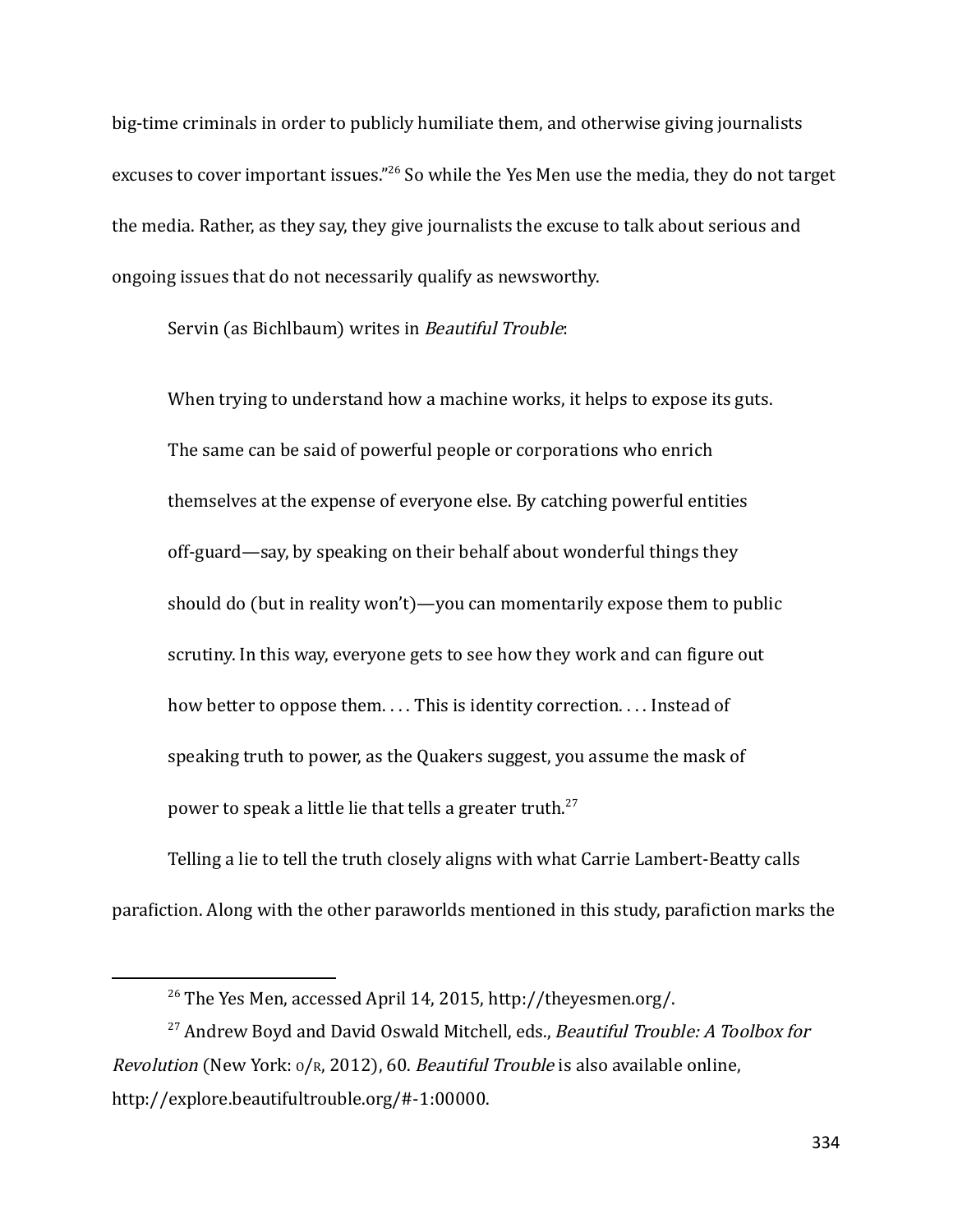coexistence and besideness of "fiction or fictiveness," and parafiction that "remains a bit outside . . . has one foot in the field of the real." She continues, "Parafiction real and/or imaginary personages and stories intersect with the world as it is being lived." $^{28}$  While pretending to be big bad Monsanto might belong to the fictive, big bad Monsanto continued to do terrible things in the real world. For Lambert-Beatty, parafiction focuses less on the "disappearance of the real than toward the pragmatics of trust. . . . For a moment at least, for various durations, and for various purposes, these fictions are experienced as fact." $^{29}$ While Yes Men actions certainly have a foot in the real, one of the legal questions they raise is about the degree to which they are "experienced as fact." In all cases, however, they do shake fictions of trust.

Since 1999, the Yes Men have been getting into all sorts of mischief with their parafictions, impersonating a spokesperson from Dow Chemical on the *BBC Newshour*, another from Halliburton, yet another claiming to be from the U.S. Chamber of Commerce in a live forum, and so on. During these impersonations, the two often build false hope that

<sup>&</sup>lt;sup>28</sup> Carrie Lambert-Beatty, "Make-Believe: Parafiction and Plausibility," October 129 (summer 2009): 54.

 $29$  Lambert-Beatty, "Make-Believe." Lambert-Beatty adds, "Unlike historical fiction's fact-based but imagined worlds, in parafiction real and/or imaginary personages and stories intersect with the world as it is being lived. Post-simulacral, parafictional strategies are oriented less toward the disappearance of the real than toward the pragmatics of trust. Simply put, with various degrees of success, for various durations, and for various purposes, these fictions are experienced as fact" (54).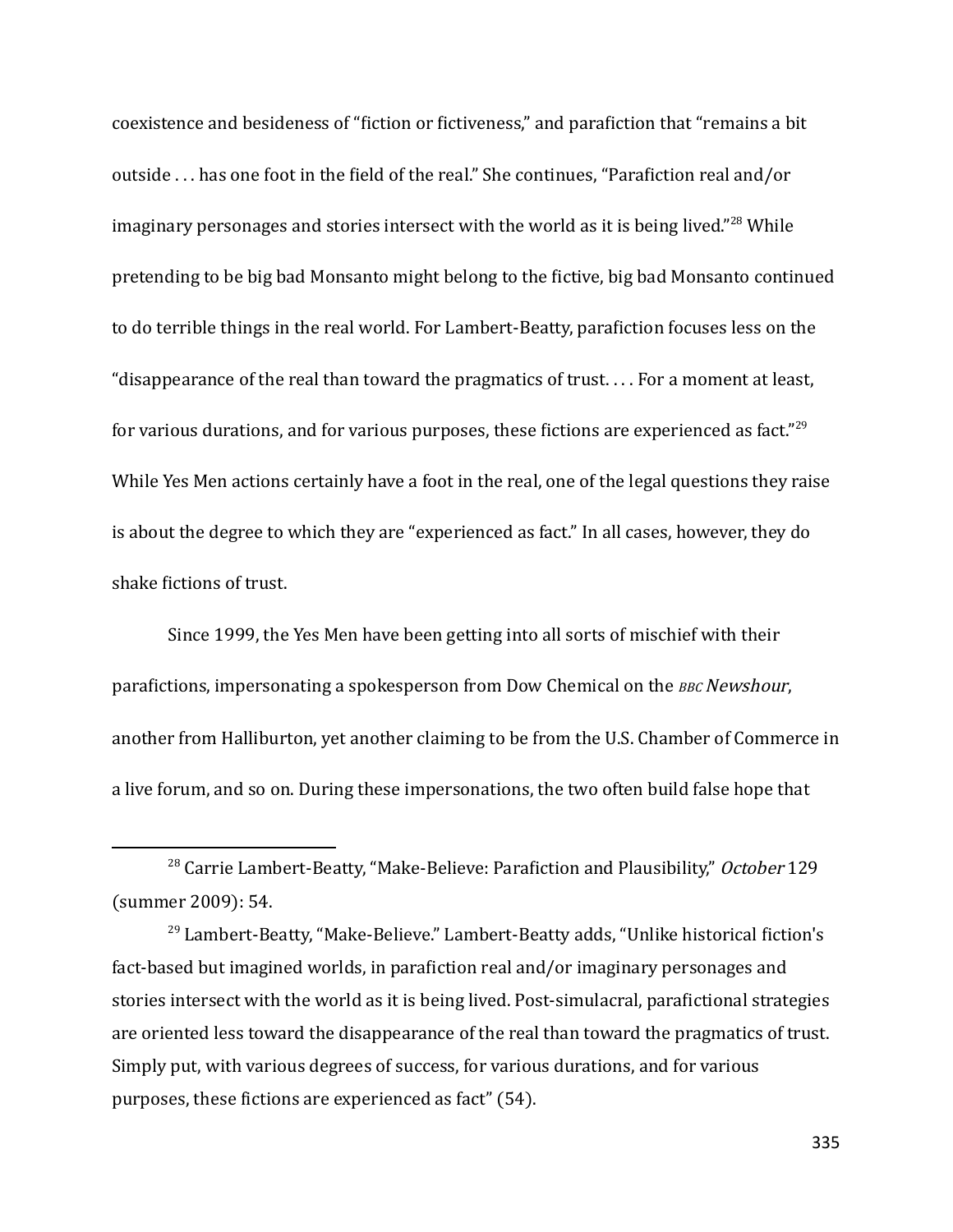companies will finally do the right thing (compensate the victims of the Bhopal disaster in Dow's case) or that the U.S. Chamber of Commerce would support environmental legislation.<sup>30</sup> When the organizations rushed to declare that in fact the announcements were a hoax, that they had no intention of doing the right thing, they fell into what is known as a "decision dilemma"—the "damned if you do and damned if you don't" gold standard for activists. The target looks ridiculous no matter what it does. $31$ 

Typically, a Yes Men action starts with a fake website that looks real. Servin and Vamos create nearly identical sites and simply change the URL slightly. Their fake Dow Chemical site drew some criticism from Dow, but nothing else. When the BBC was looking for a Dow Chemical representative to speak on the twentieth anniversary of the Bhopal disaster, they found Jude Finisterra (Servin as the saint of lost causes positioned at the end of the world) happy to comply. On the air, Servin played Finisterra with a straight face, the very picture of concern and thoughtfulness befitting a well-meaning executive.

 $\langle$ Fig 9.4 here $>$ 

<sup>&</sup>lt;sup>30</sup> For the fake Dow Chemical announcement on the BBC, see Yes Men, "Bhopal Disaster," YouTube, January 2, 2007, [http://www.youtube.com/watch?v=LiWlvBro9eI,](http://www.youtube.com/watch?v=liwlvbro9ei) and for the Chamber of Commerce hoax, "The Yes Men Pull Off Prank Claiming US Chamber of Commerce Had Changed Its Stance on Climate Change," Democracy Now!, October 20, 2009, [http://www.democracynow.org/2009/10/20/yes\\_men\\_pull\\_off\\_prank\\_claiming.](http://www.democracynow.org/2009/10/20/yes_men_pull_off_prank_claiming)

<sup>&</sup>lt;sup>31</sup> See Yes Men, "Bhopal Disaster."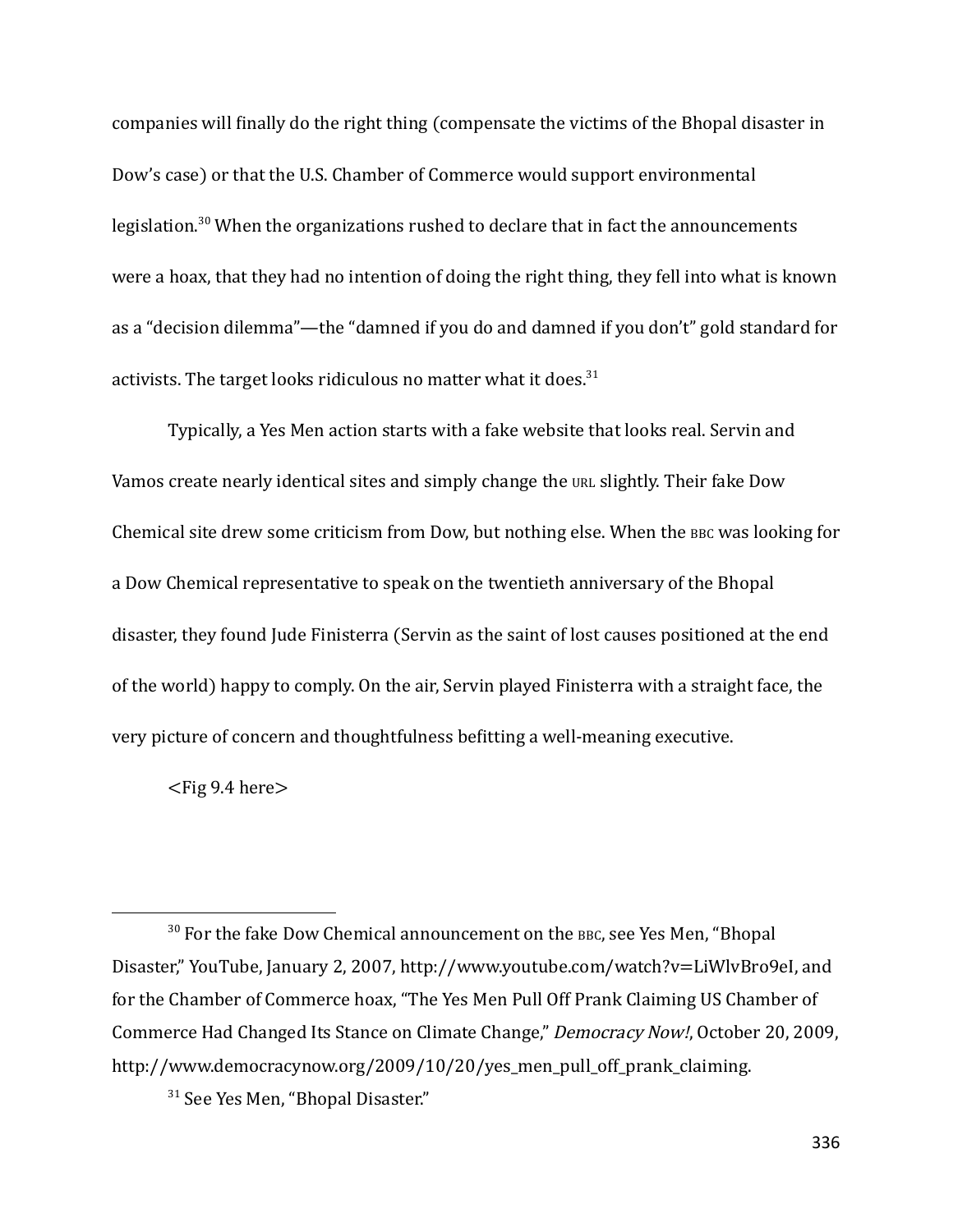At moments, as often with Servin's various personas, he looked slightly baffled.<sup>32</sup> The complexity of it all often throws his characters slightly off kilter, comically giving them a somewhat lost feel. The film *The Yes Men Fix the World* (2009) shows a very nervous Servin almost running out of the BBC studios, like David getting away from Goliath. Chalk up one for the little guy. Dow stock prices in Europe dropped precipitously. Trust had been shaken, although it seemed that the sinking stocks meant investors could not trust Dow to value money over lives. Dow was too savvy to sue the Yes Men, but they did send "spies," as Servin calls them, to keep track of their doings.  $33$ 

The U.S. Chamber of Commerce, on the other hand, demonstrated less caution. It was so incensed at the Yes Men's fake site that it issued a takedown notice in 2009 demanding they take down the "infringing material." <sup>34</sup> The Electronic Frontier Foundation, defending the Yes Men, argued that the "Parodic Site is obviously designed for purposes of

 $32$  For the video of the BBC coverage of Dow Chemical accepting responsibility for the Bhopal disaster, see Yes Men, "Bhopal Disaster."

 $33$  "In February 2012, it was widely reported in the 2012 Stratfor email leak that Dow Chemical Company hired private intelligence firm Stratfor to monitor the Yes Men." The source for this is listed as "Stratfor Was Dow's Bhopal Spy: WikiLeaks," *Times of India*, February 28, 2012. "Yes Men," Wikipedia,

https://en.wikipedia.org/wiki/The Yes Men#Dow Chemical.

<sup>&</sup>lt;sup>34</sup> "Chamber of Commerce v. Servin," Electronic Frontier Foundation, accessed October 2, 2015, https://www.eff.org/cases/chamber-commerce-v-servin.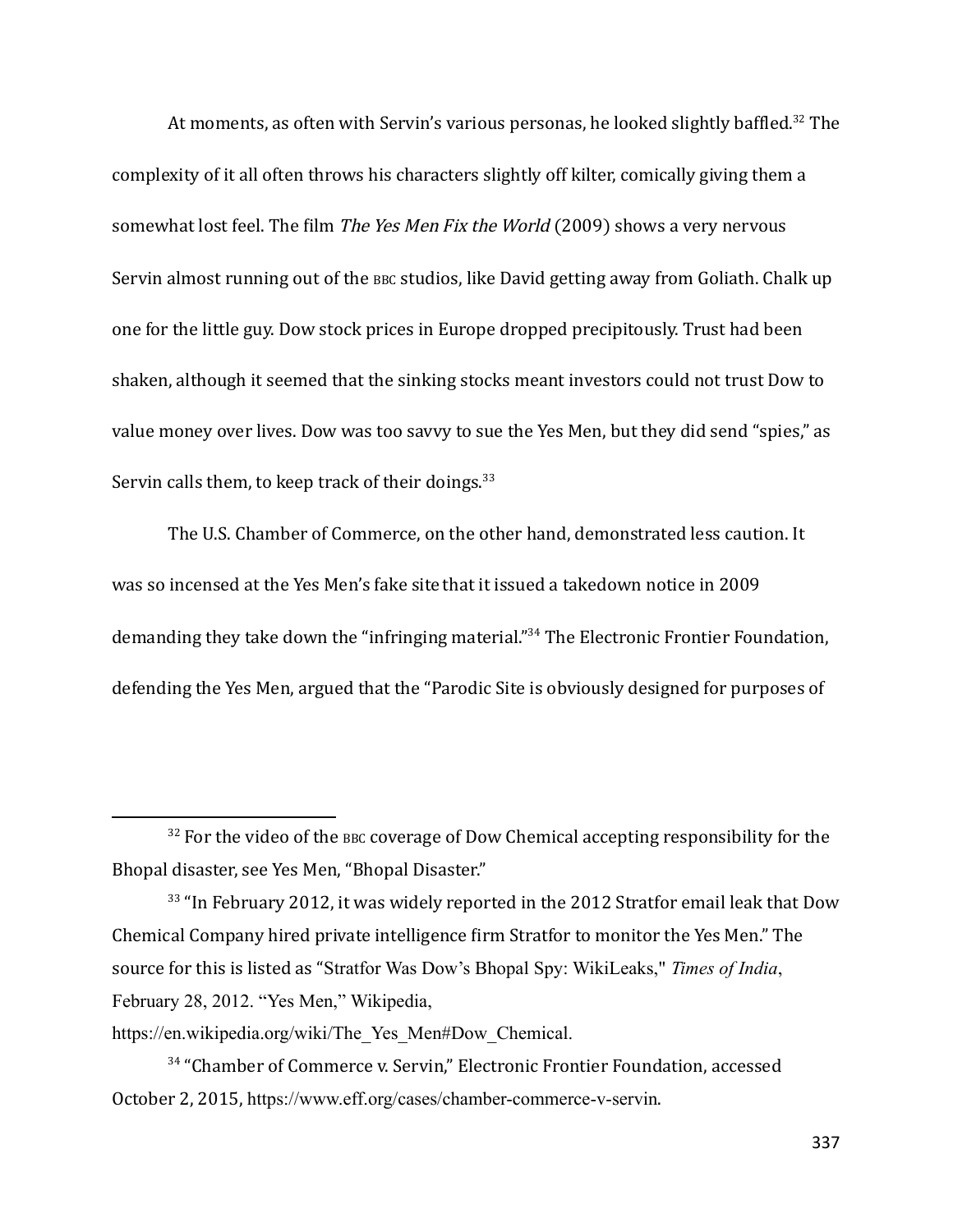criticism and comment and protected by the fair use doctrine." <sup>35</sup> The argument was that parody, with a foot in the real, clearly belonged to a different (not real) register based on humor and criticism rather than fact.

As with the Dow case, the Yes Men decided to impersonate a Chamber of Commerce spokesperson to push the hoax further. In 2010, Servin as Andy as the spokesperson gave a press conference pretending to be a representative of the U.S. Chamber of Commerce, announcing the chamber had reversed its plans to derail responsible congressional legislation on climate change.<sup>36</sup> The chamber, which presents itself as if it were a government agency, sued the Yes Men for "fraudulent acts . . . [that] deceived the press and the public and caused injury to the Chamber." In a way, the chamber suggests that the hoax violates public trust in its pretend status as an official, seemingly politically neutral state agency. "These acts," the complaint continued, "are nothing less than commercial identity theft masquerading as social activism." <sup>37</sup> The chamber insisted that these "conducts" are "destructive of public discourse" because they "disguise the true motives of the persons who took that property." The defendants, Servin and Vamos, the lawsuit states, are

<sup>&</sup>lt;sup>35</sup> "Chamber of Commerce v. Servin." In *[Campbell v. Acuff-Rose](http://supreme.justia.com/cases/federal/us/510/569/case.html) Music Inc.*, the Supreme Court recognized parody to be fair use, even when it is done for profit.

 $36$  The Yes Men's film *The Yes Men Are Revolting* shows their impersonation of the Chamber of Commerce and its aftermath: Andy Bichlbaum, Mike Bonanno, and Laura Nix, dirs., The Yes Men Are Revolting (New York: The Orchard, 2014).

<sup>&</sup>lt;sup>37</sup> "Chamber of Commerce v. Servin: Complaint," Electronic Frontier Foundation, accessed October 2, 2015, https://www.eff.org/node/56749.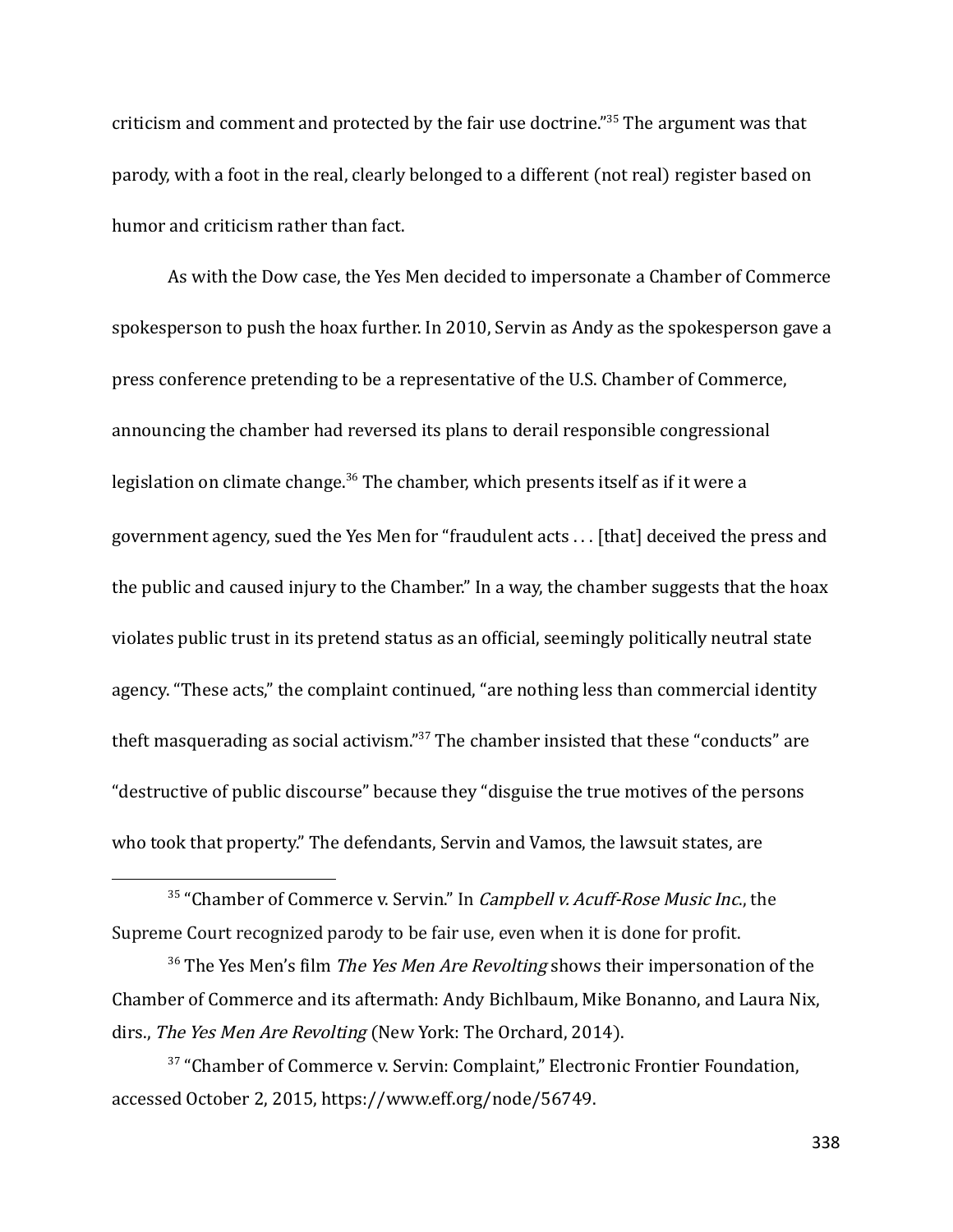"engaged in a business [they] call 'identity correction.'" The complaint repeated that the acts were fraud, not "hoaxes," used to promote the Yes Men's films and increase the sale of T-shirts. The Yes Men maintained it was all mimesis, as in ideas that "cluster around the motif of artistic 'deception."<sup>38</sup> The chamber's complaint quotes Servin as telling the New York Times, "We're comedians, basically. It's all theater." The tension illuminated different understandings of both "lies" and the "real," with each side claiming they were committed to defending or exposing the truth. As the lawsuit dragged on and on, the chamber finally gave up its suit. The Yes Men then sued them for dropping the suit. The legal framework ironically enabled the Yes Men to develop even more theater. "Sometimes it takes a lie to expose the truth," the Yes Men say. All the brouhaha provoked by the hoaxes proved invaluable in keeping the companies' wrongdoings in the public eye.

Impersonating corporations leads to a funhouse world of mirroring, masking, and masquerading as a person that troubles perception, making it look as if power always resides elsewhere, impossible to locate. Corporations are hard to pin down. Who is, or rather was, Monsanto now that Bayer has bought them out?<sup>39</sup> The corporation? Or the people who run it? Or the people who carry out company policies? In the Citizens United

<sup>&</sup>lt;sup>38</sup> Stephen Halliwell, *The Aesthetics of Mimesis* (Princeton, NJ: Princeton University Press, 2002), 20.

 $39$  Zoë Schlanger, "Monsanto Is About to Disappear. Everything Will Stay Exactly the Same," *Quartz*, June 5, 2018,

https://qz.com/1297749/the-end-of-the-monsanto-brand-bayer-pharmaceuticals-is-dropping-the-n ame-monsanto/.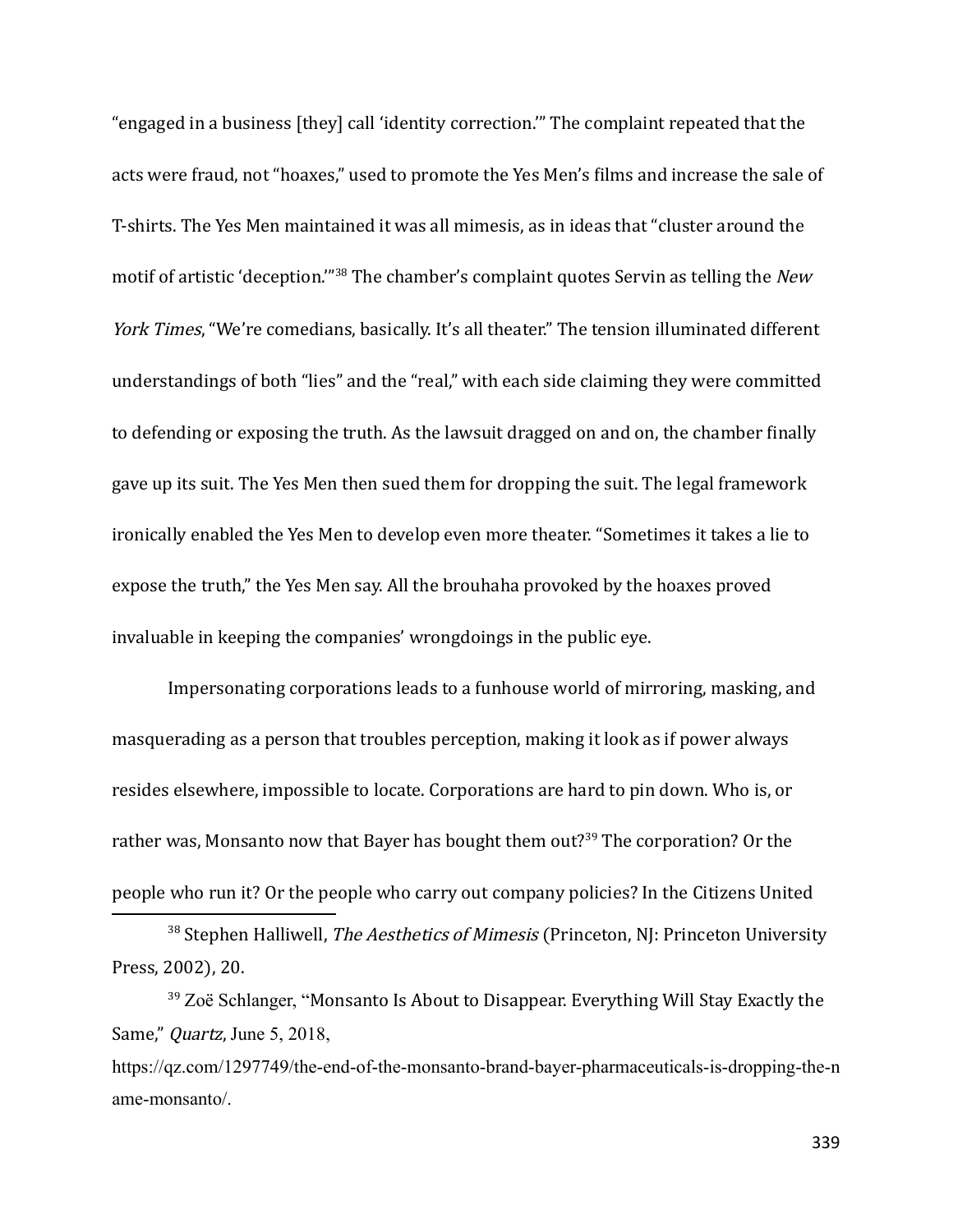case, for example, the Supreme Court "held that if individuals have free speech, then so must collected groups of individuals. Corporations are groups of individuals and, therefore, they have free speech rights." <sup>40</sup> Who exactly are these individuals who have rights but never have to accept responsibility for what the company does? Corporations also mask their transnational networks by buying real estate and branding it with their name. Here but not here. Bureaucrats wear suits and ties to embody and represent the financial interests of the mega rich who hide behind corporate labels and identities. Ventriloquists reiterate faux facts, little lies, and big lies that emanate from who knows where. Meanwhile actors are called fakes.

In 2013, when Servin was with us in Chiapas, activists were anxiously waiting for the news of whether SAGARPA would grant Monsanto's bid to plant GM corn commercially. Rodríguez communicated with activists from throughout the country, coordinating events and efforts to intercede. For years she had led nationwide protests through her Resistencia Creativa project that creatively informs Mexicans about the dangers posed by GMOS.<sup>41</sup> As we sat in the Zapatista restaurant on Real de Guadalupe, an upscale walking street in San Cristóbal de las Casas, the idea came to us—we would create a Yes Men action against Monsanto. Some local activists and some participants in the class wanted to join in. In a few days we had prepared our digital action. In true Yes Men fashion, we launched a fake

<sup>40</sup> Cox, "How Corporations Got the Same Rights."

<sup>41</sup> See Resistencia Creativa, http://resistenciacreativadf.blogspot.com/.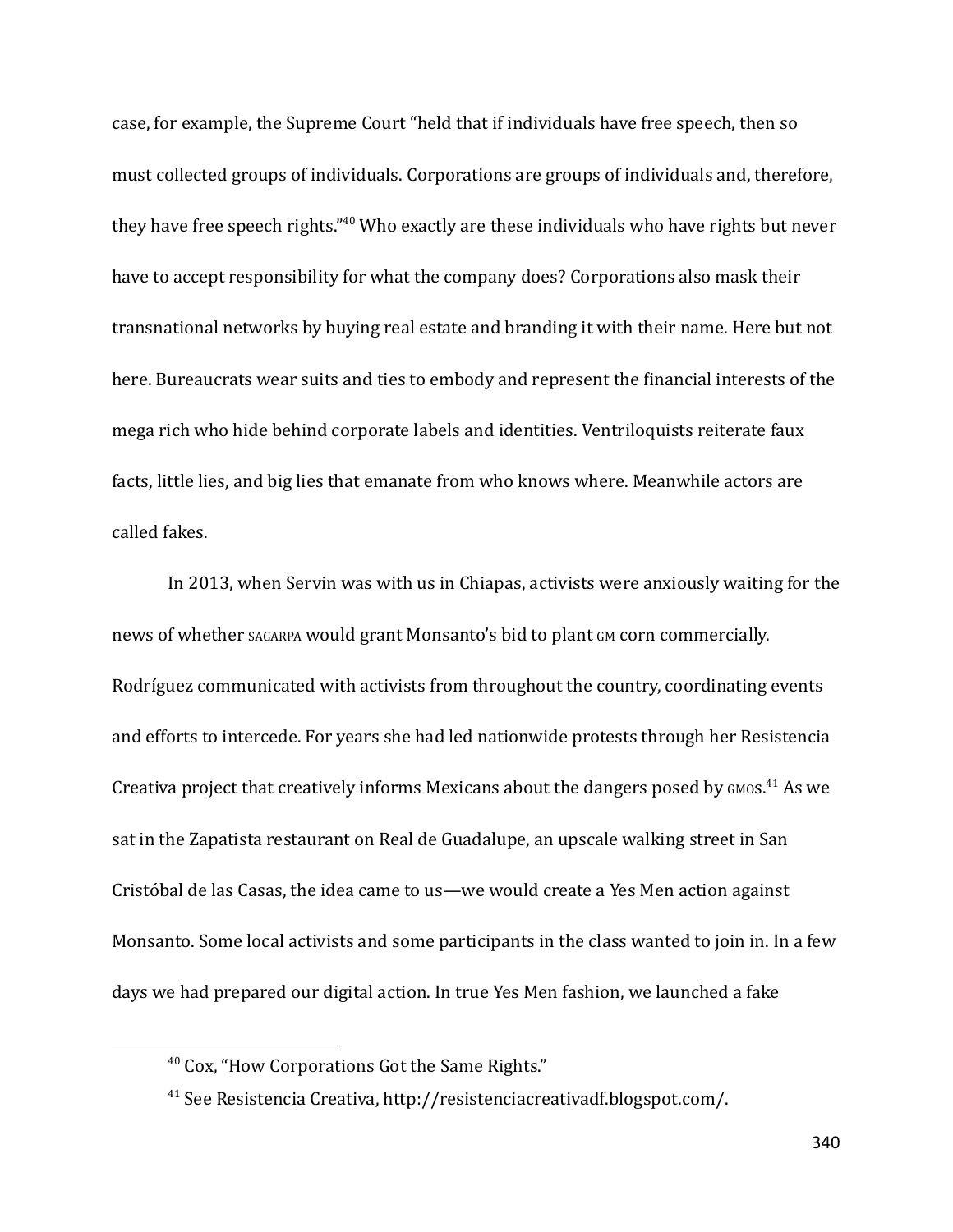website claiming to be Monsanto's. Our press release, on the fake Monsanto website, announced that the request for expanded GMO cultivation had been granted by SAGARPA and thanked all those people in government for their invaluable help in moving Monsanto's interests along to fruition. We, of course, thanked them by name and carbon copied them in our communiqué.

<Fig 9.5 here>

MEXICO CITY (Aug 14, 2013): The planting of genetically modified (GM) cornfields on a large commercial scale has been approved by the Mexican Secretariat of Agriculture (SAGARPA). The permit allows the planting of 250,000 hectares of three varieties of GM corn (MON-89034-3, MON-00603-6 and MON-88017-3) in the states of Chihuahua, Coahuila and Durango. This is the first time GM corn will have been planted on a large commercial scale in Mexico. $42$ 

Our release went on to add that Monsanto, aware that critics would decry the threat to the diversity of corn in Mexico that would be contaminated or displaced by the GM crops, would enact certain measures. "One such initiative is the National Seed Vault (Bóveda Nacional de Semillas, BNS), whose charter is to safeguard the 246 native Mexican corn strains from ever

<sup>&</sup>lt;sup>42</sup> For the full announcement on the fake website, see ["Mexico Grants Monsanto](http://monsantoglobal.com.yeslab.org/mexico-grants-mexico-approval-to.html)" [Approval to Plant Large-Scale](http://monsantoglobal.com.yeslab.org/mexico-grants-mexico-approval-to.html) GM Corn Fields," Monsanto, August 14, 2013, <http://monsantoglobal.com.yeslab.org/mexico-grants-mexico-approval-to.html>.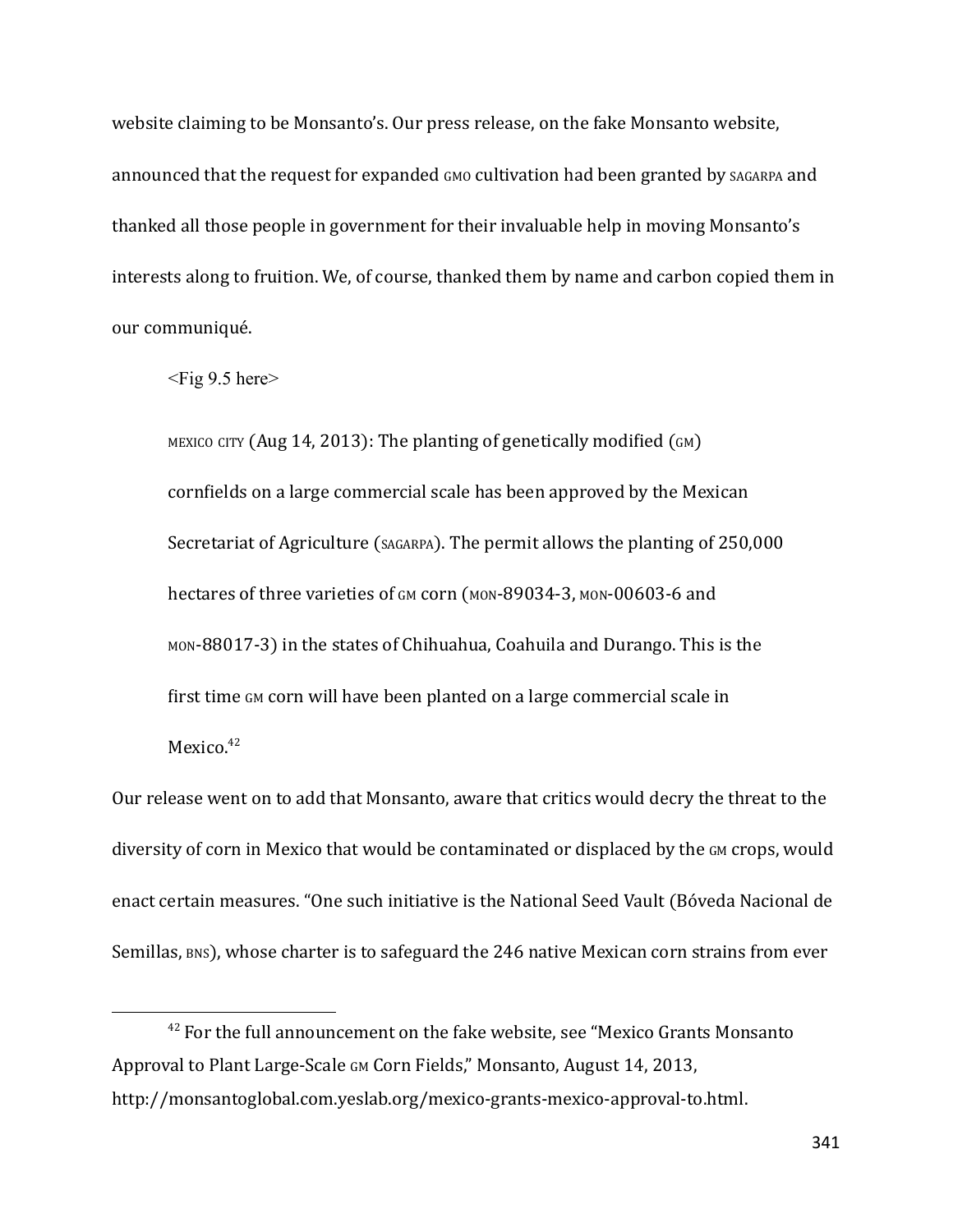being fully lost." "Fully lost," we felt, was a nice touch. Researchers and celebrity chefs could come and examine the native seeds in the vault.

Another initiative, we claimed, was the creation of the "Codex Mexico (Codice México), a digital archive preserving the vast wealth of Mexican culture for centuries to come. The five-hundred-year-old amatl (bark) manuscripts that contain much of what we know about preconquest Mexico are called "codexes." Our "'Codex México is a visionary initiative that will allow future generations of children to know far more about our lives today than we know of our pre-Columbian ancestors,' noted forensic anthropologist Marcelo Rodríguez Gutiérrez. 'Never again will the wealth of this region's culture be lost as social conditions change.'" This new conquest, we suggested, would be kinder and less devastating than the last. To illustrate the contribution of the codex, Lorie Novak included corny photographs and empty captions: "Mexican Corn."

Monsanto, faced with the decision dilemma of responding to or ignoring the prank, did not take long to respond. Just as we were sitting down for a celebratory margarita, Monsanto had us on the phone demanding that we take our hoax site down.

 $\langle$ Fig 9.6 here $\rangle$ 

They insisted we issue a retraction immediately. We agreed, of course. Another press release, by us but again seemingly from Monsanto, "denounced the release as a hoax, crediting a group of students and activists called Sin Maíz No Hay Vida (Without Corn There

342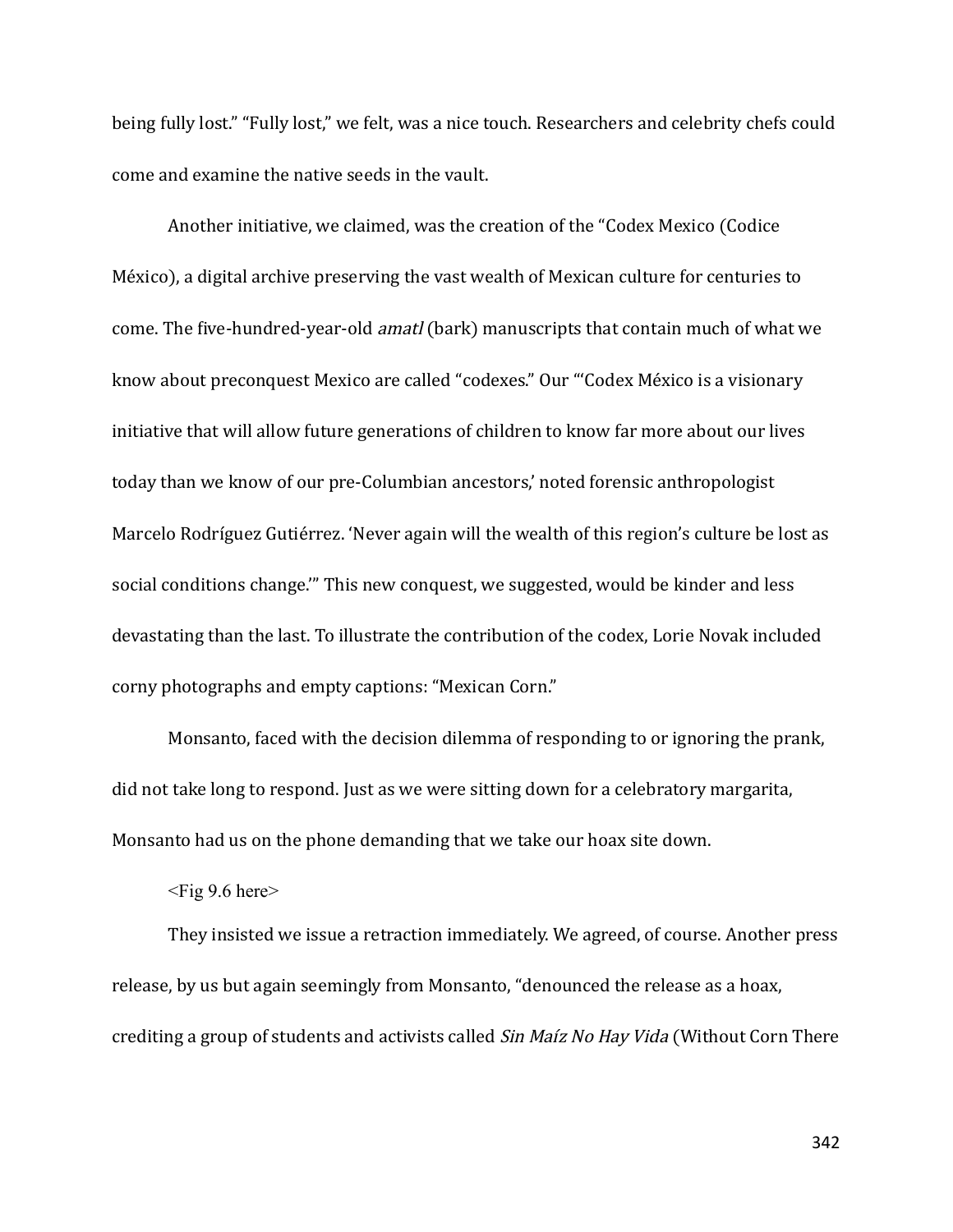Is No Life)."<sup>43</sup> There we fully explained what Monsanto was up to. The reveal, the Yes Men's revelation of the hoax, always happens within twenty-four hours of the act, if it hasn't already been uncovered. The lie may be useful in illuminating a larger egregious act, but it is not allowed to stand.<sup>44</sup> Unlike fraud, our intentions were neither to profit nor deceive but, rather, to provoke a conversation. A few news outlets knew that both our press release and our denouncement were a prank—no one familiar with Monsanto's strategies could believe that the corporation would issue such declarations—but they took advantage of the excuse to throw light on the corruption shrouding Monsanto and SAGARPA. Given the widespread activism around the GMO issue, we were leaked a confidential email that Monsanto had just sent to SAGARPA, apologizing for the confusion that our "reprehensible action" had caused and promising to get things under control.<sup>45</sup> Monsanto reiterated the need for confidentiality. Monsanto, imposters too, had to perform their role as responsible and efficacious collaborators for the authorities. We also published that email.<sup>46</sup>

<sup>46</sup> Yes Men, "Leaked Letter."

<sup>&</sup>lt;sup>43</sup> See the Yes Lab website for a full description of the digital action (http://yeslab.org/monsanto).

 $44$  The Yes Men do not seek to perpetuate a lie, unlike the case in which a man lied about receiving the Medal of Honor ("United States v. Alvarez," Legal Information Institute, Cornell Law School, https://www.law.cornell.edu/supremecourt/text/11-210). The point, rather, is to reveal the lie perpetrated on the public by corporations such as Dow Chemical and Monsanto.

<sup>&</sup>lt;sup>45</sup> To read the leaked letter, see Yes Men, "Leaked Letter from Monsanto to Mexican Government," Yes Lab, August 14, 2013, http://yeslab.org/monsanto-leak.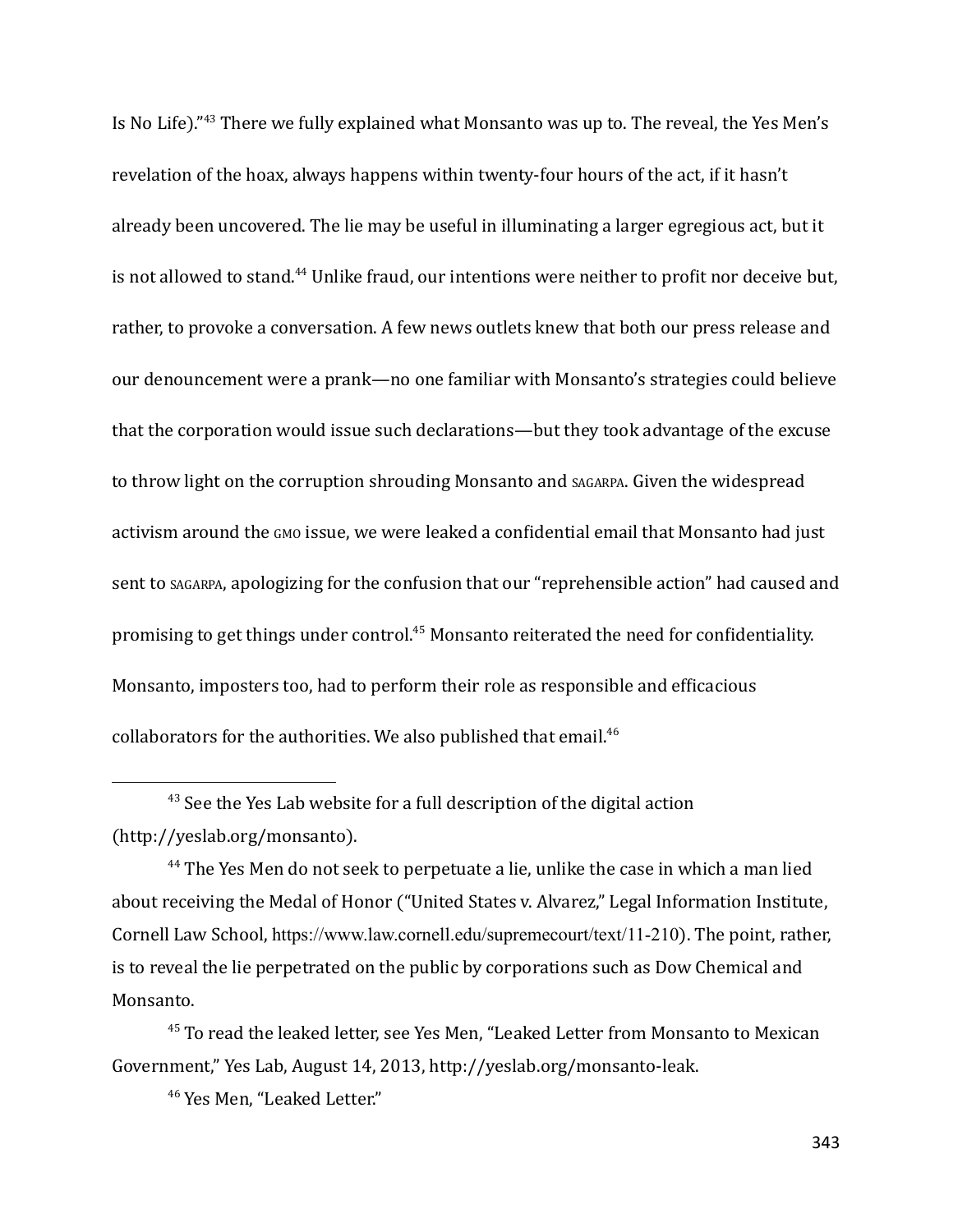On September 13, 2013, Monsanto contacted the president of NYU to complain about the street and digital actions. They wanted to know about the course, see the syllabus, and understand the relationship of the actions to NYU. They demanded an apology from NYU.

This created a new drama, one that dominated our fall semester in 2013 at NYU. This drama was complex. In Victor Turner's language of social drama, it could be characterized as consisting of a breach or rupture caused by a transgressive act (launching the fake website?), a crisis (which spanned the fall semester), the reparative acts (involving Monsanto lawyers, NYU, and myself), and the resolution (hopefully to come).<sup>47</sup> The series of acts that constituted the drama shifted between overt and covert, play and "dark play" in Richard Schechner's words.<sup>48</sup> Play, like the law perhaps, is usually regulated by rules and agreements, but it was not quite clear during that time what we all thought we were agreeing to. Had we even agreed to agree? More in the realm of dark play, we did not all know who were playing. The law structured its performance of authority and consensus, agreeing that we were in violation. Servin and I started coming into presence as a problem, a problem for Monsanto and, by extension, a problem for NYU. We defended different rules based on freedom of speech that included the right to parody and critique.

<sup>&</sup>lt;sup>47</sup> Victor Turner, From Ritual to Theatre (New York: Performing Arts Journal, 1982), 10.

<sup>&</sup>lt;sup>48</sup> Richard Schechner, The Future of Ritual (London: Routledge, 1993), 27.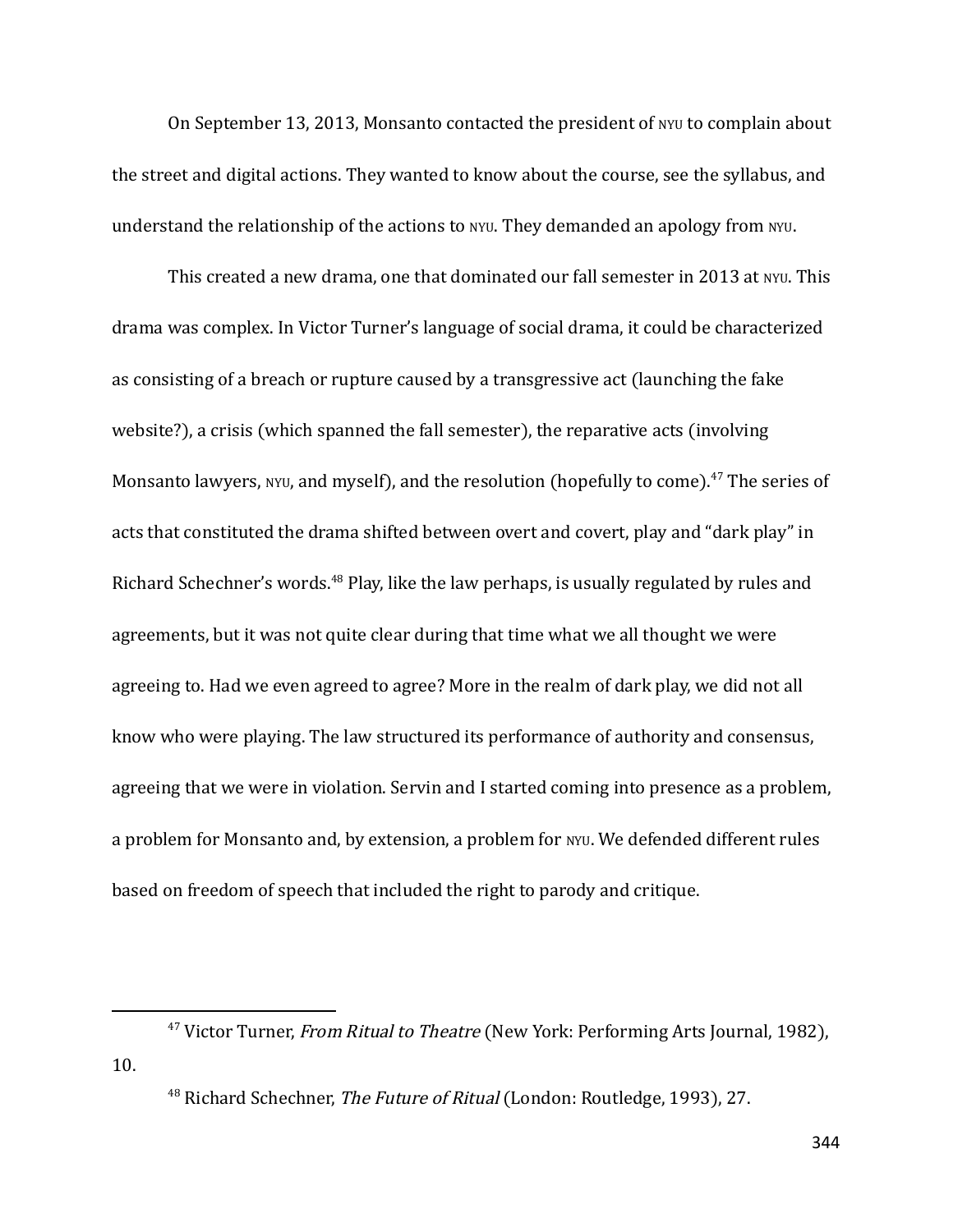In several ways, Monsanto started to appear as a person and persona invested with personality before my eyes. Persona, in classical Greek theater, is literally the mask through which the actor speaks the words. No one ever saw the face of the being that uttered the words, only the mask or persona transmitting them. Monsanto's spokespeople were literally mouthpieces, ventriloquists conveying language. I never knew who, if anybody, was behind the mask. The mask of Monsanto removed the "object from our grasp," to paraphrase Brecht.<sup>49</sup> But contrary to Brecht's "alienation effect" that builds on dialectical materialism "to unearth society's laws of motion . . . [and] treats social situations as processes, and traces out all their inconsistencies," this form of alienation made the powers more inaccessible and potent, unlocatable yet ubiquitous.<sup>50</sup> Monsanto's spokespeople impersonated and embodied a corporation (*corporare*) that itself impersonated being a person.

On a different level, Monsanto seemed to be a person with feelings. It (he? she?) claimed to have been hurt and embarrassed, and needed an apology. Corporations legally count as persons after all; they have rights and, apparently, they have emotions. "Monsanto" had complained to NYU. But again, who is Monsanto and to whom did he/she/it complain? Where were the people behind these masks? That legal fiction functions as its own form of

<sup>&</sup>lt;sup>49</sup> Bertolt Brecht, *Brecht on Theatre*, ed. and trans. John Willett (New York: Hill and Wang, 1964), 192.

<sup>50</sup> Brecht, Brecht on Theatre, 193.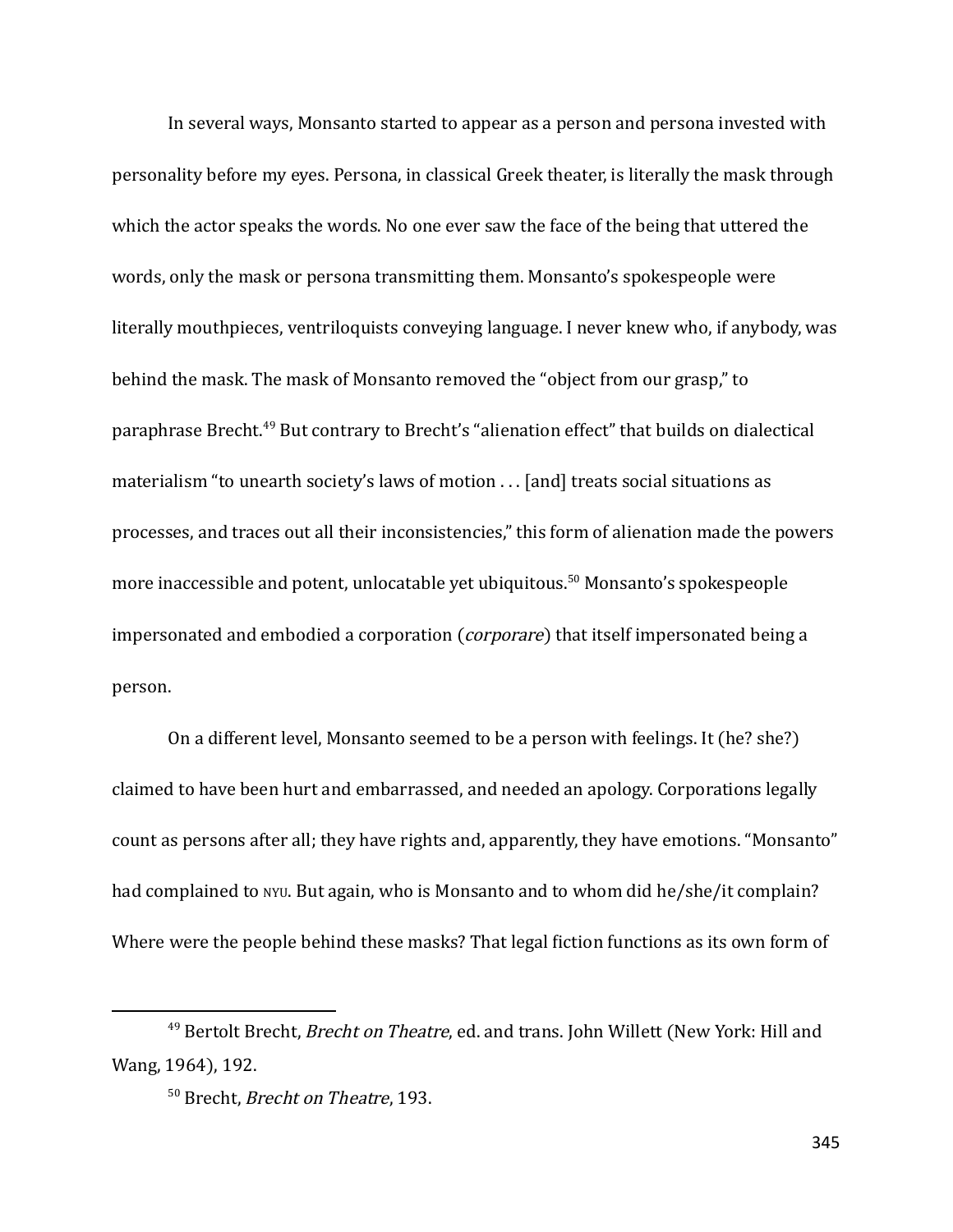impersonation. The fiction of the corporation as a person was, it seemed, an acceptable and permissible impersonation, while impersonating a corporate impersonation was not.

Lawyers for NYU repeatedly questioned Servin and me. We stressed that the digital action had nothing to do with NYU. It was not on the syllabus or part of the course. We forwarded the materials, syllabus included, requested by Monsanto. We reiterated that NYU had no reason to issue an apology.

We had a few questions of our own for Monsanto. We asked the lawyers to ask what Monsanto objected to—the street action or the digital action. Is impersonation on the street different from impersonation online? It could not be that simple. We had impersonated Monsanto before, in a street action comparing the insatiable agribusiness to the insatiable mouth of Tlaltecuhtli, the Aztec god/dess of the earth who devours her creations. It would seem that embodied actions in some distant town in southern Mexico did not resonate much. Yet again Servin had been sued for impersonating a Chamber of Commerce in the flesh. The difference, Servin and I concluded, was not about the online or offline nature of the impersonation but about the reach of the prank.

We also wanted to know how our action had harmed Monsanto. After all, it was just play. A performance, such as the street action, can be considered a form of representation. Monsanto in a pig's mask was a representation. A performative, on the other hand, can be

346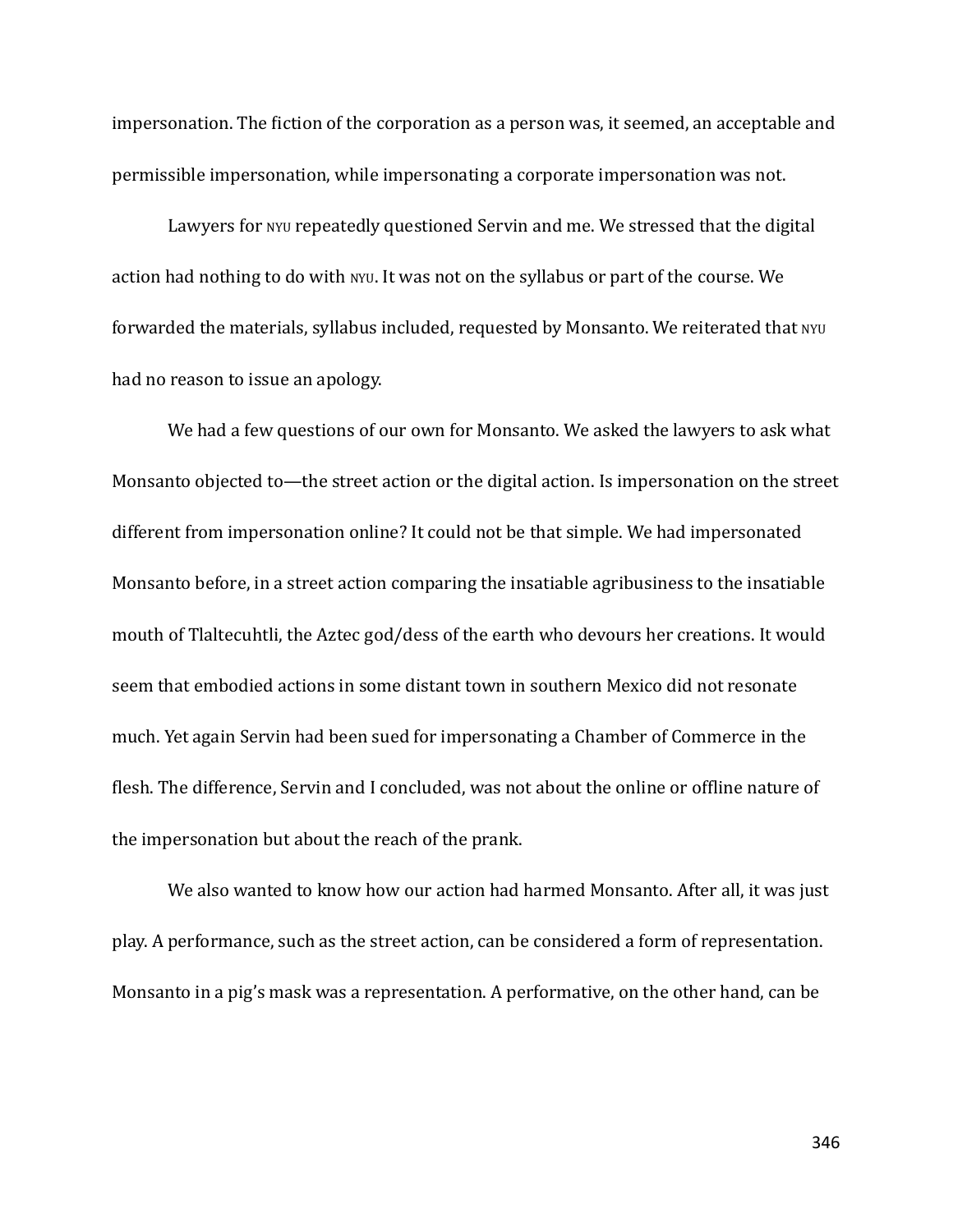considered a speech act, a form of incitement. <sup>51</sup> We, like the Yes Men before, claimed ours was intended as an art project—a performance rather than a performative. We were not trying to do something, make something happen, we said. This was not an animative—a refusal to play the game. On the contrary, we were playing. And arguably, if readers had actually believed the fake website, it might be said that we were trying to make Monsanto look good, as if it cared about bio- and cultural diversity.<sup>52</sup> Privately, of course, Servin and I actually hoped Monsanto could show we had injured them—that would have been proof of the efficacy of activist performance. But no proof of injury or efficacy was forthcoming.

Before long, an NYU lawyer and a top administrator came to visit me in my office. Phrases such as code of ethics, academic freedom, and conflict of interest came up. Apparently, our action had placed us on the wrong side of each. The lawyer and senior administrator from NYU told me with straight faces that I might be guilty of conflict of interest. Really? How so? I asked. Apparently the Hemispheric Institute site linked to the Yes Men's, where they sold T-shirts. But then I asked the senior administrator, "Weren't you once one of Monsanto's lead counsels? Some might call that a conflict of interest." The lawyer hastened to add that conflict of interest was not necessarily a bad thing, it just

 $51$  See J. L. Austin, *How to Do Things with Words* (Cambridge, MA: Harvard University Press, 1962); and Judith Butler, *Excitable Speech: A Politics of the Performative* (New York: Routledge, 1997). Thanks to Anurima Banerji for pointing out this connection.

 $52$  Thanks to Grace McLaughlin for her research assistance tracking down the cases and to Professor Amy Adler (NYU Law) for her help with this essay.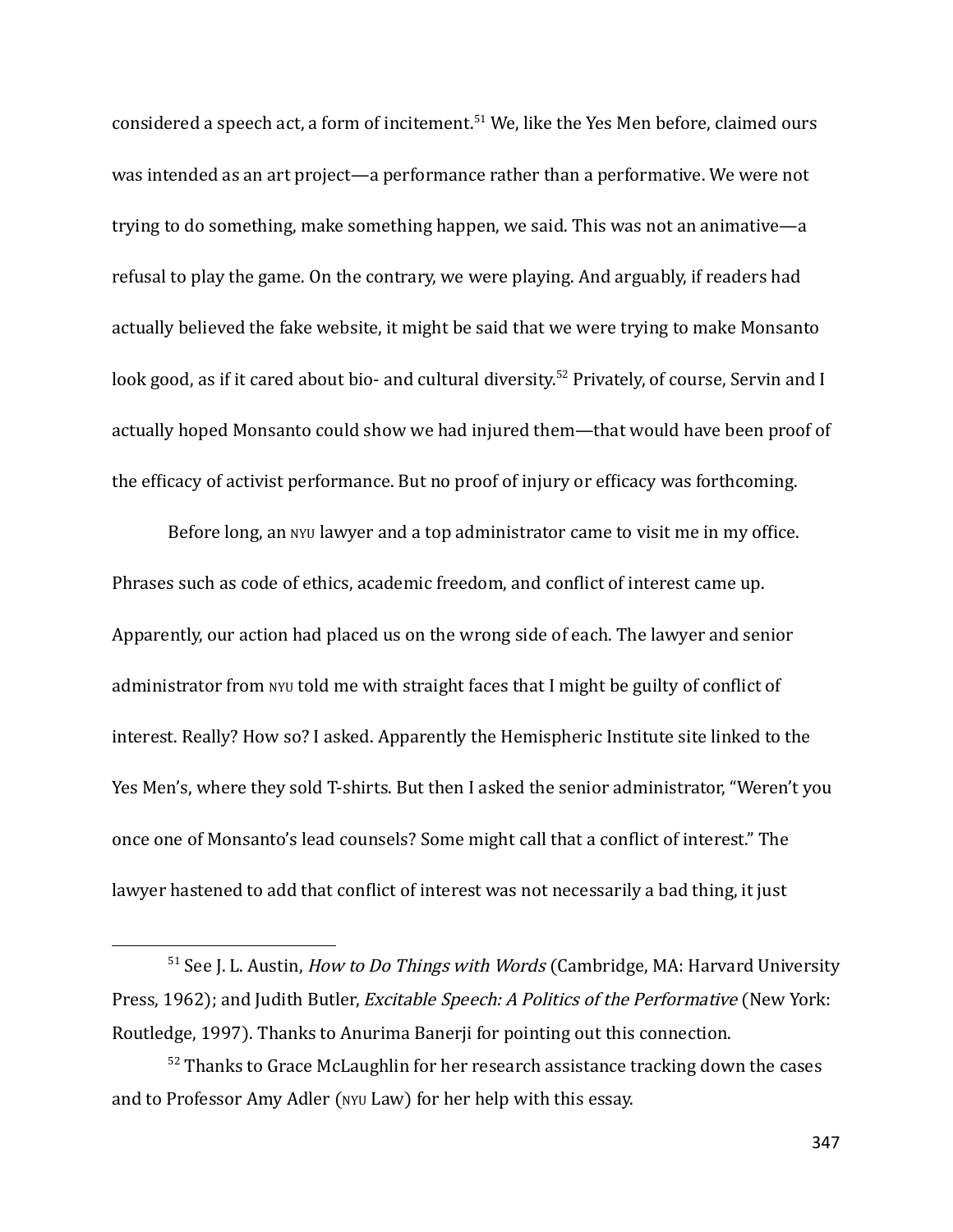needed to be managed. The administrator straightened herself up uncomfortably in her chair and scratched "conflict of interest" off her list of our infractions.

Violation of an ethical code? An important university person had recently sent an email on official letterhead asking employees for donations to a right-wing politician, payable through his office. Was that against our ethical code, I asked them? Just asking. That violation was also scratched off the list of my infractions.

Monsanto, I said to my visitors, had seemingly infinite resources and strategies to counter any critiques or evidence of wrongdoing against them. All we (professors) had to shield us was academic freedom.<sup>53</sup> Were they really going to go after me on the grounds of academic freedom? They must have agreed it wasn't worth their while to continue the conversation, but they did admonish me not to do it again.

As I put in an email to members of the administration who continued to question whether my actions were covered by academic freedom: "For me, as a performance studies scholar, the hoax and writing and acting are all ways to express ourselves in the face of enormous corporate interests that do very real harm." Polluting the environment,

 $53$  Harvey A. Silverglate, David French, and Greg Lukianoff, Fire's Guide to Free Speech on Campus (Philadelphia: Foundation for Individual Rights in Education, 2012), includes a chapter on academic freedom, which it defines "as a general recognition that the academy must be free to research, teach, and debate ideas without censorship or outside interference." It notes that "however fuzzy its definition or uncertain its actual legal application [it] is still a powerful concept, crucial to our understanding of the university as a true marketplace of ideas" (1510).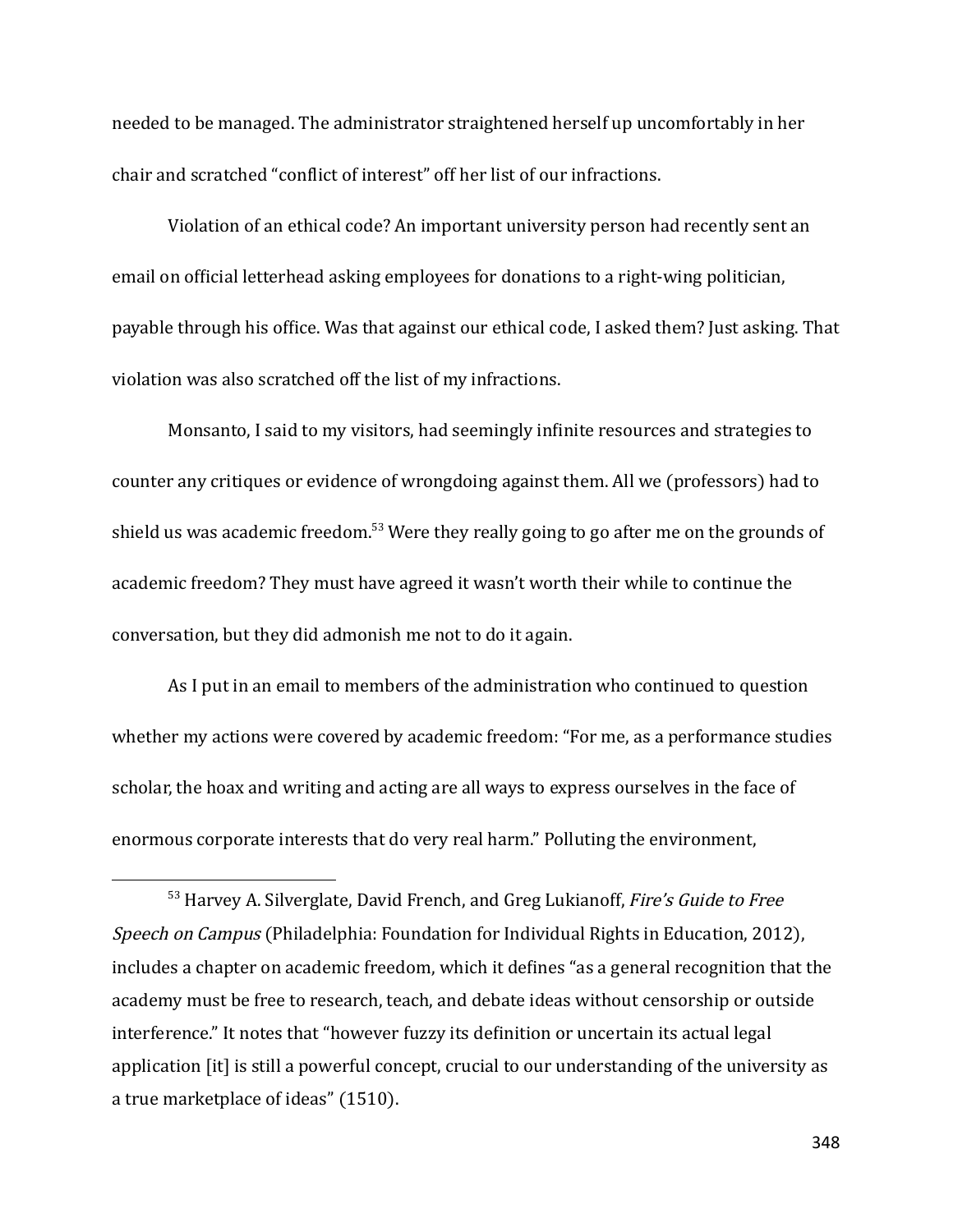destroying local economies, meddling in educational institutions, and harming humans all theoretically count as violations, but which violations matter and which do not? The law, apparently, legitimates certain performances, turning away from the harms they permit, and negatively sanctions others (plays, pranks) on the basis of a harm they are said to cause.

Nonetheless, the logic around academic freedom seemed paradoxical: if my use of a hoax were part of a course, it would be covered by academic freedom. If it were not covered because it took place outside the limits of my institutional commitments, then why would NYU have to weigh in? Again, there's no clear agreement on what academic freedom might mean and what it covers, especially now in the Trump era. Greg Lukianoff defined it in Fire's Guide to Free Speech on Campus "as a general recognition that the academy must be free to research, teach, and debate ideas without censorship or outside interference." Following that definition, those who study and teach there must be able to pursue knowledge without corporations impeding and subverting academic work.<sup>54</sup> Monsanto and other corporations and military entities fund research at all of our universities. There is a rotating-door hiring process between these industries and universities, as the role of ex-Monsanto lawyer, now current highly placed administrative officer, makes clear. These businesses influence what areas of inquiry are important, prioritized, and funded. And yet I am not allowed to critique them? Is that academic freedom?

<sup>&</sup>lt;sup>54</sup> Silverglate, French, and Lukianoff, Fire's Guide to Free Speech on Campus.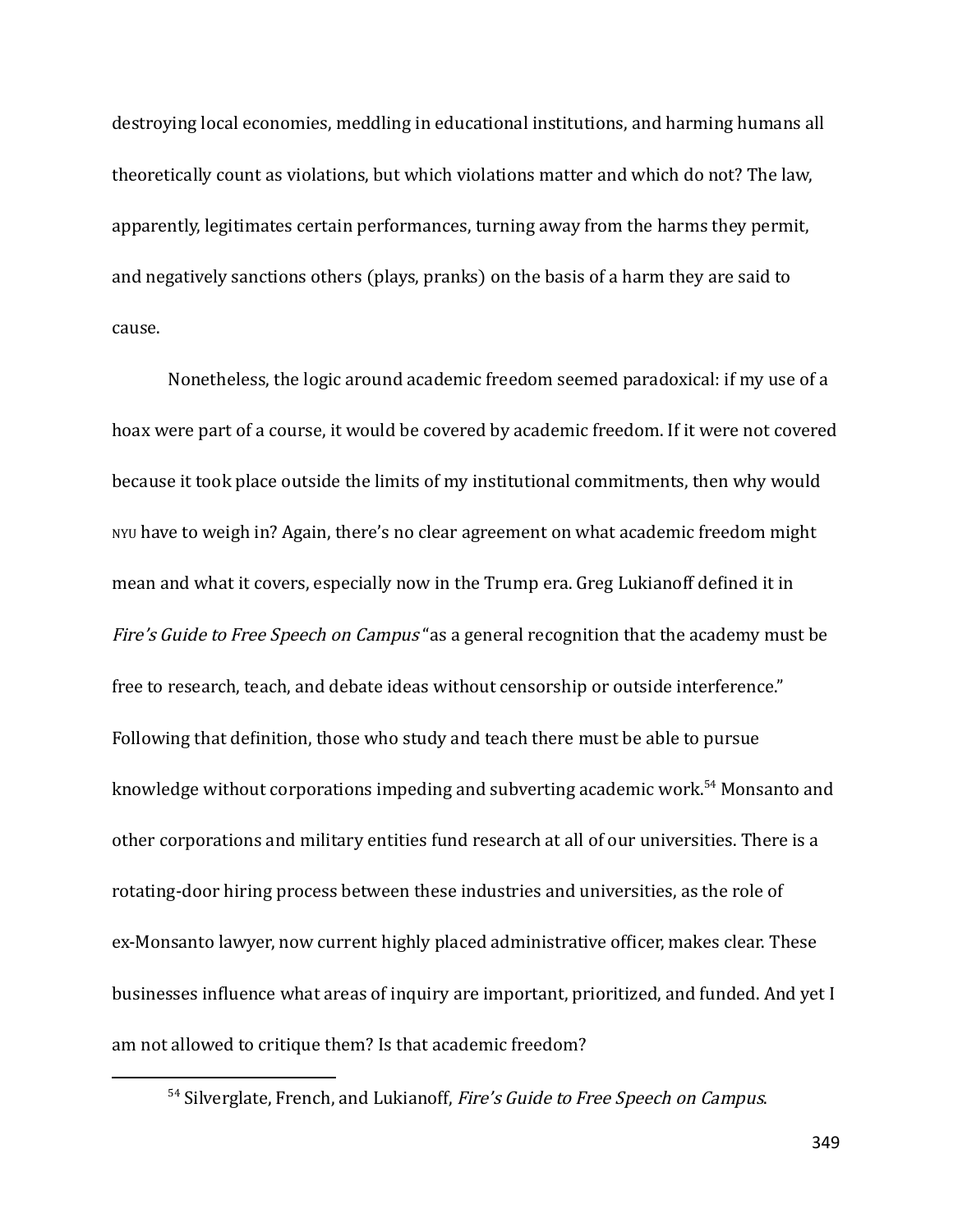If we must make a choice, as the law apparently requires, then we will need to agree on underlying values. Which performance is more important to society: a group of concerned artists and academics impersonating a hurtful corporation, or a corporation intent on impersonating hurt feelings?

After many back-and-forths, it seemed that the street action, which was officially related to the course, did not really bother Monsanto. While the actor wore a pig's mask to impersonate Monsanto, no one actually believed it was Monsanto—it was a performance; the joke was clear, and it took place far from the public eye. The digital action, on the other hand, reached a far broader audience (including the people who were considering granting permission to Monsanto). It might be argued that people for a short period of time actually thought the fake announcement came from Monsanto, which got them activated—thus it was a performative, language that acts, that makes something happen. In any case, that level of exposure was no laughing matter, and Monsanto was taking it very seriously indeed, operating behind closed doors as usual to intimidate their critics.

As the fall semester wore on, it seemed that Monsanto no longer insisted on a formal public apology from NYU. A confidential apology, available only to "persons who need to know," as an email put it, would be sufficient. As before, I argued strongly against this, stating that Monsanto would use the (confidential) apology to justify itself and discredit critique before Mexican lawmakers.

350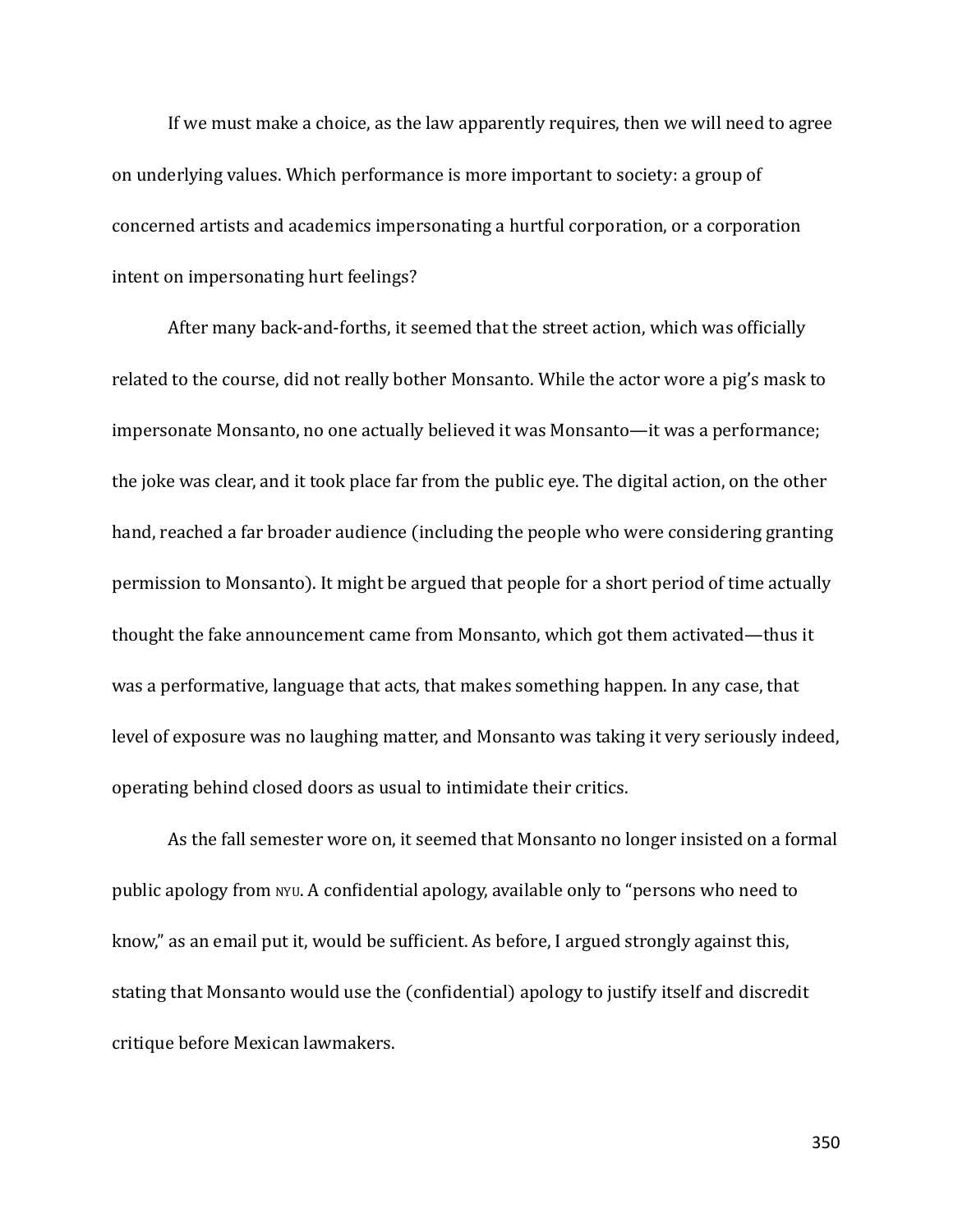Civil liberties lawyers argue that the ambiguity around the legal understandings of impersonation could clamp down on free speech. Matt Zimmerman, the lawyer with the Electronic Frontier Foundation that defended the Yes Men from the Chamber of Commerce, notes, "the concern is it gives a lot of discretion to law enforcement to go after First Amendment activity. . . . The resulting consequence of that is that people will feel chilled and intimidated and hence decide to not engage in perfectly legitimate forms of social protest because they're worried that not only might they be sued, but they could actually go to jail." <sup>55</sup> Political speech is, after all, what the First Amendment protects, according to Christopher Dunn of the New York Civil Liberties Union: "Political, religious and other speech often is intended to be annoying. But that is precisely the type of speech the First Amendment was designed to protect."<sup>56</sup>

In October 2013, a Mexico City judge, Marroquin Zaleta, issued a temporary halt that prohibited SAGARPA from granting Monsanto permission to plant GM corn in Mexico, either on an experimental, pilot, or commercial basis.<sup>57</sup> A December 2013 ruling upheld that

http://business.time.com/2013/01/22/can-you-go-to-jail-for-impersonating-someone-online/.

<sup>56</sup> John Leland, "Top Court Champions Freedom to Annoy," *New York Times*, May 13, 2014,

http://www.nytimes.com/2014/05/14/nyregion/top-court-champions-freedom-to-annoy. html?smid=pl-share&\_r=1.

 $57$  S[e](http://www.nationofchange.org/mexico-bans-gmo-corn-effective-immediately-1382022349)e

htt[p://](http://www.nationofchange.org/mexico-bans-gmo-corn-effective-immediately-1382022349)ww[w.n](http://www.nationofchange.org/mexico-bans-gmo-corn-effective-immediately-1382022349)ationofchange[.org/](http://www.nationofchange.org/mexico-bans-gmo-corn-effective-immediately-1382022349)mexico[-bans-](http://www.nationofchange.org/mexico-bans-gmo-corn-effective-immediately-1382022349)gm[o-](http://www.nationofchange.org/mexico-bans-gmo-corn-effective-immediately-1382022349)corn[-e](http://www.nationofchange.org/mexico-bans-gmo-corn-effective-immediately-1382022349)ffective[-i](http://www.nationofchange.org/mexico-bans-gmo-corn-effective-immediately-1382022349)mmediately-13820223

351

<sup>&</sup>lt;sup>55</sup> Victor Luckerstan, "Can You Go to Jail for Impersonating Someone Online?," Time, January 22, 2013,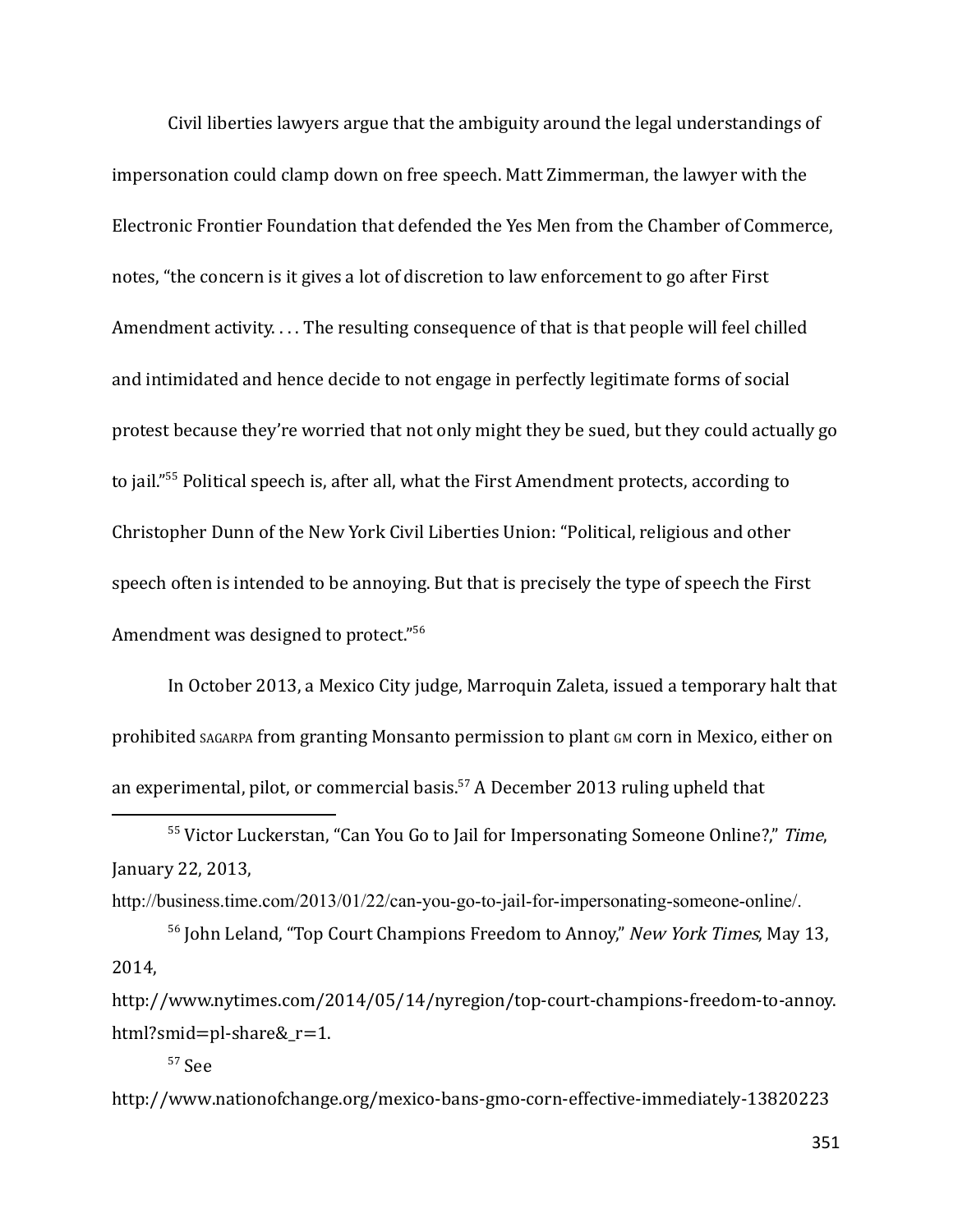position.<sup>58</sup> Subsequent court rulings have prohibited the planting of GM corn in Central America. AgroBIO and other firms have lobbied to overturn Judge Marroquin Zaleta's 2013 ruling and demand he be taken off the case.<sup>59</sup> The struggles continue into the present, but the prohibition against planting GM corn stands.

Did our digital action prove efficacious? Did we really derail or at least postpone Monsanto's plans? Although we would love to think so, this hoax was one of thousands of interventions that artists and activists constantly carry out to keep GMOS out of Mexico and other countries. We did not know most of them, but we were reassured to be among people who use their talents to keep (further) bad things from happening. These networks of

49; an[d](http://www.sinembargo.mx/10-10-2013/781011) "Juez da sentencia histórica: Ordena a Sagarpa y Semarnat frenar entrega de permisos para el maíz transgénico," [SinEmbargo](https://www.sinembargo.mx/10-10-2013/781011), October 10, 2013,

htt[p://www.s](http://www.semillasdevida.org.mx/index.php/component/content/article/91-categ-analisis-de-coyuntura-2013/145-10-13)emillasdevida[.org.mx/i](http://www.semillasdevida.org.mx/index.php/component/content/article/91-categ-analisis-de-coyuntura-2013/145-10-13)ndex[.php/](http://www.semillasdevida.org.mx/index.php/component/content/article/91-categ-analisis-de-coyuntura-2013/145-10-13)componen[t/](http://www.semillasdevida.org.mx/index.php/component/content/article/91-categ-analisis-de-coyuntura-2013/145-10-13)conten[t/a](http://www.semillasdevida.org.mx/index.php/component/content/article/91-categ-analisis-de-coyuntura-2013/145-10-13)rticle[/91-c](http://www.semillasdevida.org.mx/index.php/component/content/article/91-categ-analisis-de-coyuntura-2013/145-10-13)ateg[-a](http://www.semillasdevida.org.mx/index.php/component/content/article/91-categ-analisis-de-coyuntura-2013/145-10-13)nalis i[s-de-c](http://www.semillasdevida.org.mx/index.php/component/content/article/91-categ-analisis-de-coyuntura-2013/145-10-13)oyuntur[a-2013/145-](http://www.semillasdevida.org.mx/index.php/component/content/article/91-categ-analisis-de-coyuntura-2013/145-10-13)10[-13](http://www.semillasdevida.org.mx/index.php/component/content/article/91-categ-analisis-de-coyuntura-2013/145-10-13).

<sup>58</sup> Angélica Enciso L., "Firme, la suspensión de permisos para cultivo de maíz transgénico," La Jornada, December 24, 2013,

htt[p://](http://www.jornada.unam.mx/2013/12/24/politica/020n1pol)ww[w.j](http://www.jornada.unam.mx/2013/12/24/politica/020n1pol)ornad[a.u](http://www.jornada.unam.mx/2013/12/24/politica/020n1pol)nam[.](http://www.jornada.unam.mx/2013/12/24/politica/020n1pol)mx/2013/12/24/politica/020n1pol.

<sup>59</sup> See Don Quiñones, "Mexican Judge Departs from Script, Turns Monsanto's Mexican Dream into Legal Nightmare," Wolf Street, September 1, 2014,

http://wolfstreet.com/2014/09/01/mexican-judge-departs-from-script-turns-monsantosmexican-dream-into-legal-nightmare/.

htt[p://www.s](http://www.sinembargo.mx/10-10-2013/781011)inembarg[o.mx/10-10-](http://www.sinembargo.mx/10-10-2013/781011)2013/781011. For more information about the situation in Mexico in regard to Monsanto, and the activists who are working to keep the transnational corporation out, see ["](http://www.semillasdevida.org.mx/index.php/component/content/article/91-categ-analisis-de-coyuntura-2013/145-10-13)Análisis de Coyuntura Octubre 2013," Fundación Semillas de Vida, October 2013,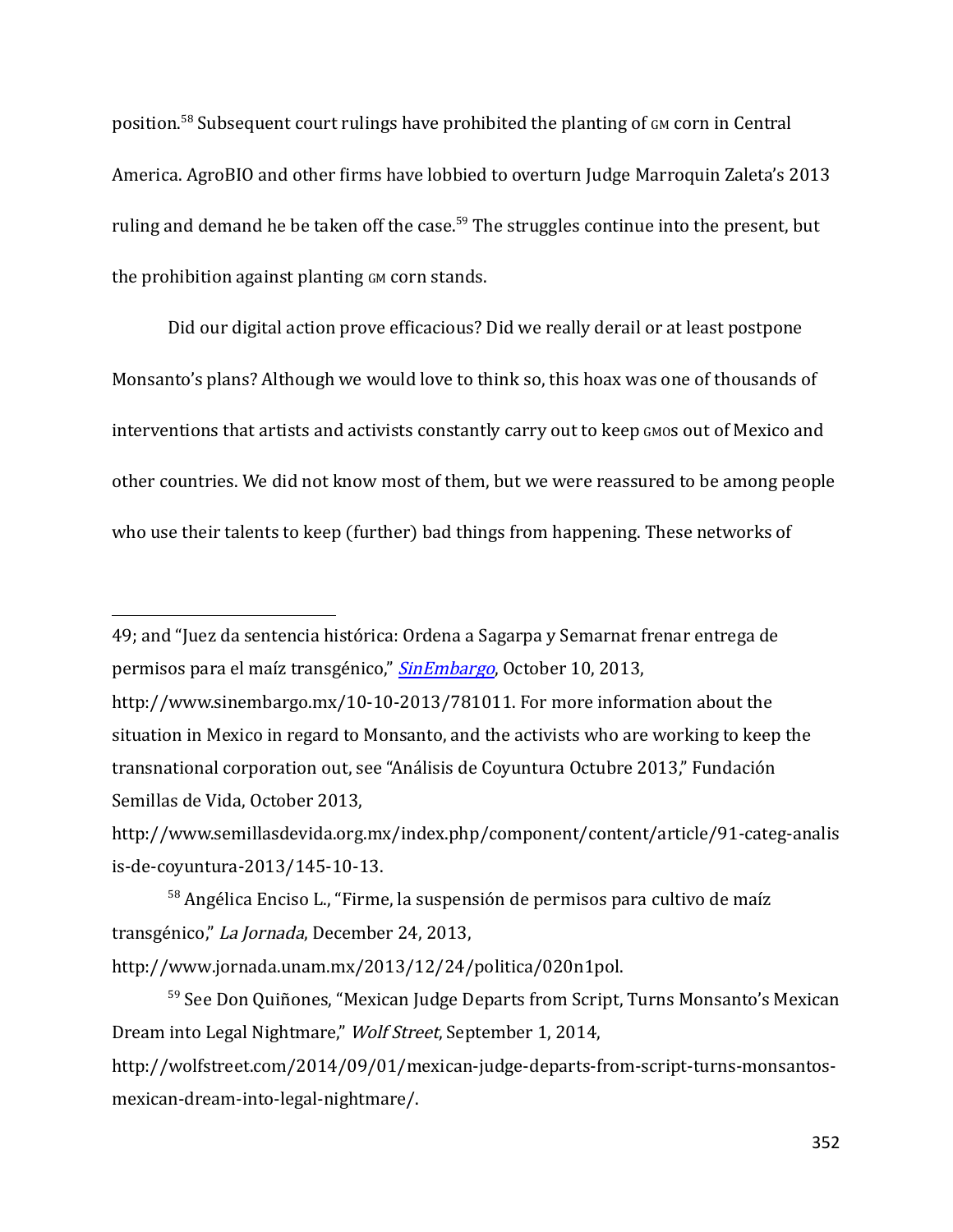coresistance can make a difference. Unfortunately, local activists are usually the ones taking the heat from corporations for intervening in their plans. $60$ 

But the action did place many in a decision dilemma. Would NYU tell Monsanto to go away and reiterate that NYU had nothing to do with the digital action (my suggestion)? What would happen to Jesusa Rodríguez, to Jacques Servin, and to me? Would the Hemispheric Institute have to distance itself even further from direct actions such as this one?

As of this writing, the Hemi-NYU-Monsanto conundrum seems to have been resolved or, better, dropped. Instead of reaching a resolution, the issue went away. Monsanto, of course, was too smart to go after the Yes Men. Monsanto just wanted a letter from NYU declaring our action unethical. They were even willing to accept a confidential letter, read by only a few key people. I could not find out if NYU ever issued the letter of apology. Although Bayer absorbed Monsanto, deemed too toxic a brand, and Monsanto Roundup now masquerades as Bayer Roundup, "Bayer Chairman Werner Baumann said in a statement, 'We will listen to our critics and work together where we find common ground.'" 61

Happily, in any case, we were history.

 $^{60}$  Jesusa Rodríguez, personal communication, August 3, 2018.

 $61$  Nathan Bomey, "Monsanto Shedding Name: Bayer Acquisition Leads to Change for Environmental Lightning Rod," USA Today, June 4, 2018, https://www.usatoday.com/story/money/2018/06/04/monsanto-bayer-name/66841800 2/.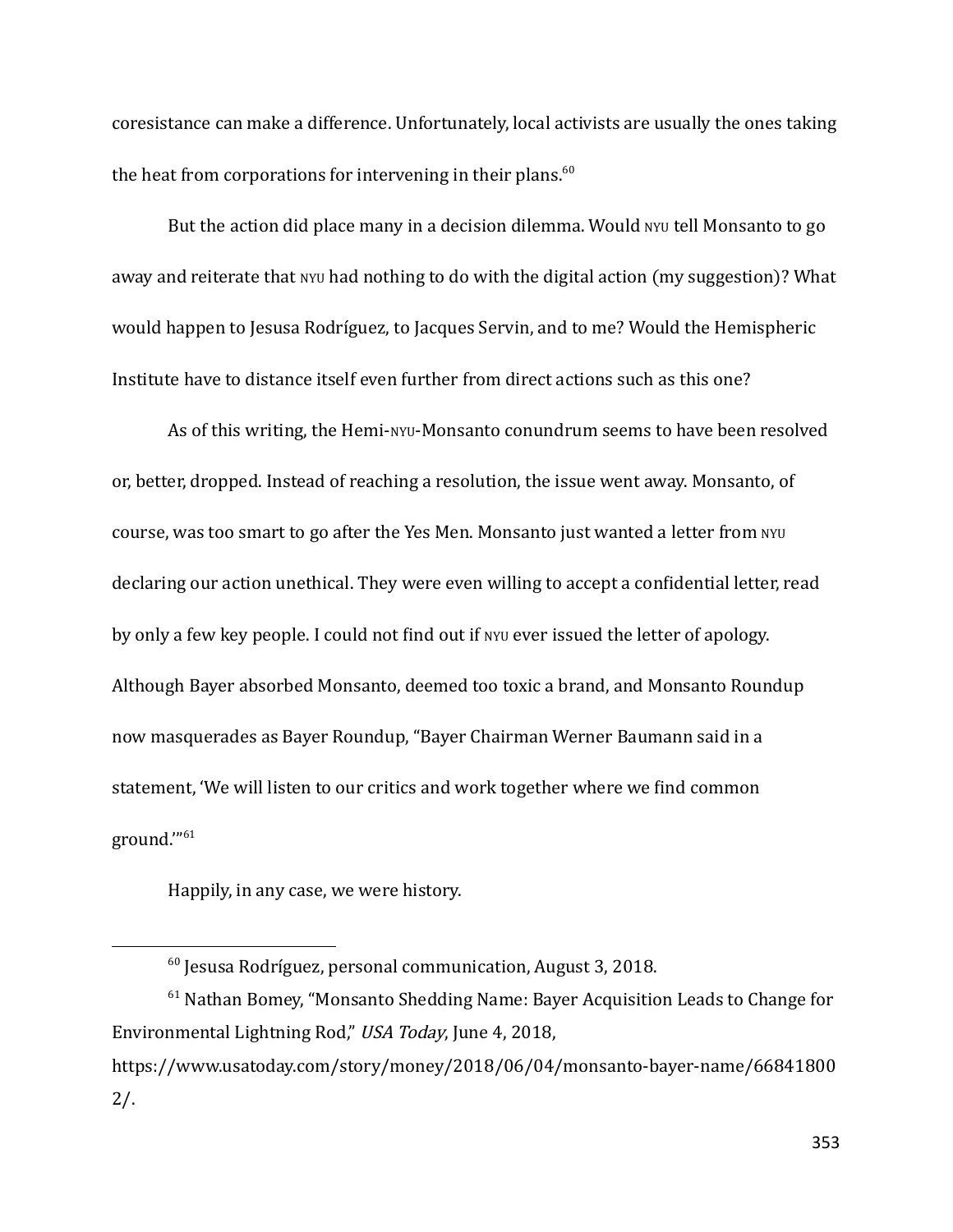But I too had been caught up in an identity correction. Coming into presence as an activist as well as a scholar has shifted my sense of temporality, responsibility, my worlds of interlocutors, and my understanding of the stakes. I remember one of the conversations we had at the first Hemi Encuentro in Rio de Janeiro in 2000. Apparently many participants found it strange that we would convene artists, activists, and scholars to think and collaborate together. Finally after working together for a few days, some of the artists spoke up: "We know why the artists and activists are here, but what are you [the scholars] doing here?" I responded that artists and activists often work with their bodies—everything from voice, to body art, to movement, to putting one's body on the line. But who, I asked, complicated our understanding of the body as raced, gendered, sexed, and so on? "Okay, you can stay." We agreed to work together. But it's still difficult to refuse disciplinary lines and loyalties, the age-old divisions between the knowing and the doing. I have to do something, but accept that I can only do what I can do. If there's a price to pay, so be it. I told the NYU lawyer that I would write the incident up in an essay. "If they [Monsanto] come after me for that, I'll write more." But again, it's not that simple. I too have been forced to confront my mask of power and recognize how risk is unevenly distributed not just throughout society but in my own practice. Jesusa Rodríguez risks her life (which has been threatened more than once). Now a senator in Mexico, Rodríguez is taking the fight against GMOS to the Senate floor. Jacques Servin has a collection of injunctions, cease and desist letters, and other warnings. He answers the performative with an animative; he turns his back and keeps

354